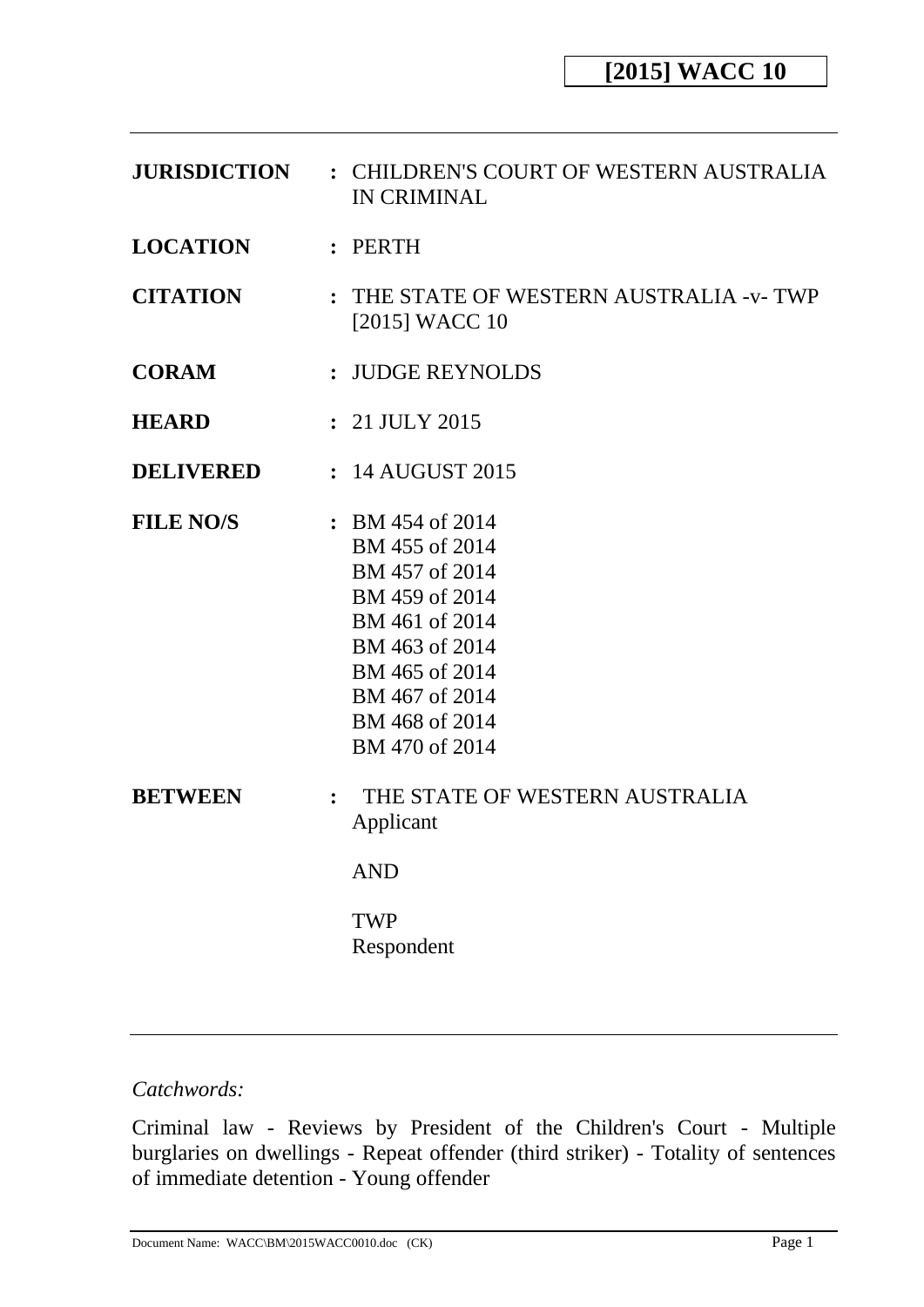# *Legislation:*

```
Children's Court of Western Australia Act 1988 (WA)
Criminal Code (WA)
Sentencing Act 1995 (WA)
Young Offenders Act 1994 (WA)
```
## *Result:*

Total sentence of 12 months immediate detention increased to 18 months immediate detention to commence on 20 February 2015

## *Category:*

## **Representation:**

### *Counsel:*

| Mr S Stocks<br>Mr R Owen                                                         |
|----------------------------------------------------------------------------------|
|                                                                                  |
| Office of the Director of Public Prosecutions<br><b>Aboriginal Legal Service</b> |
|                                                                                  |

## **Case(s) referred to in judgment(s):**

LAP v The State of Western Australia [2012] WASCA 156 Roffey v State of Western Australia [2007] WASCA 246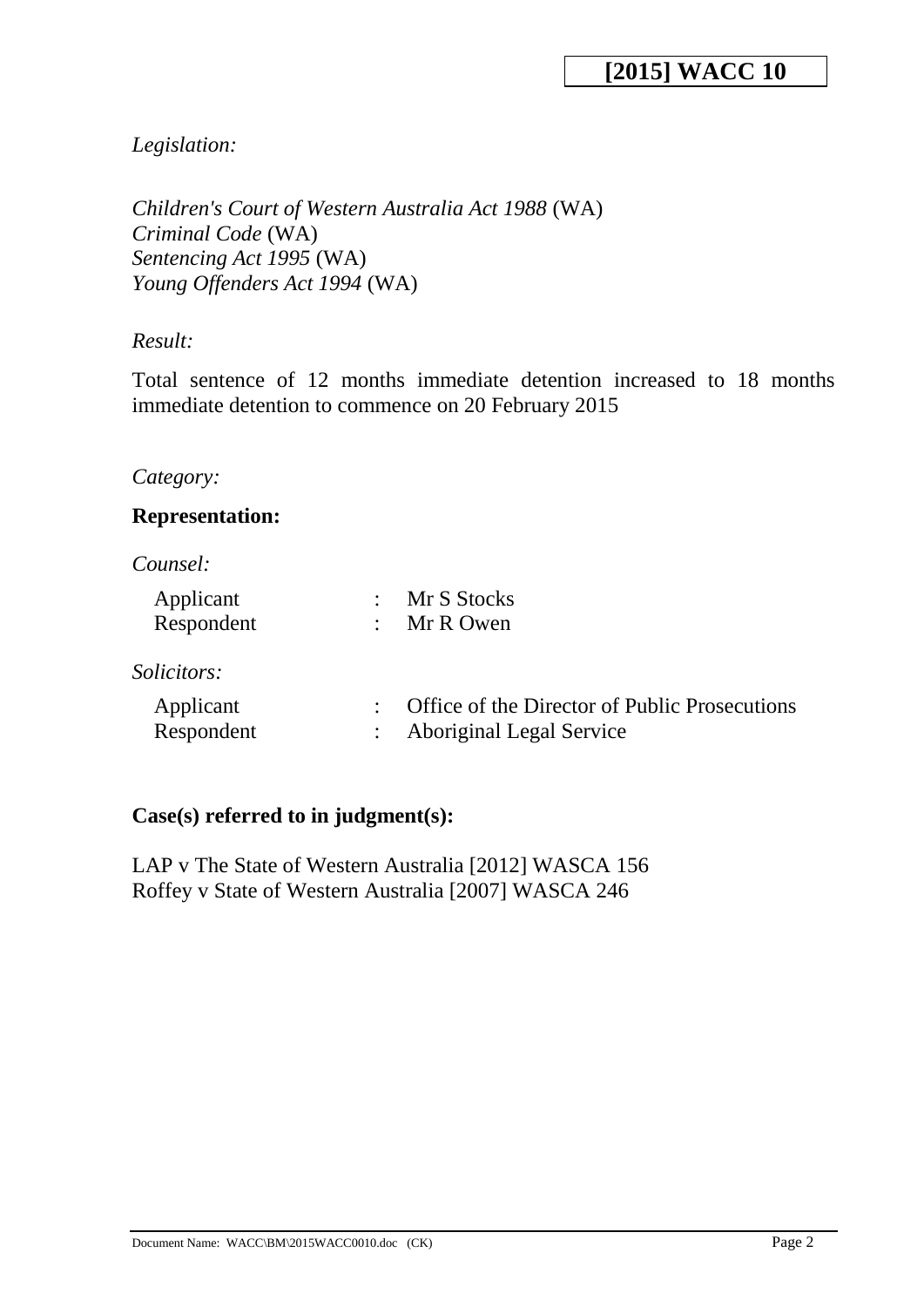## 1 **JUDGE REYNOLDS**:

## **Introduction**

- 2 Before me for determination is an application made on 18 March 2015 by a prosecutor on behalf of the State, for the review of sentences pursuant to s 40 of the *Children's Court of Western Australia Act 1988*  (WA) (the CCt Act).
- 3 On 26 February 2015, TWP was sentenced by his Honour Magistrate Sharrett in the Children's Court of Western Australia, at Broome, after pleading guilty, to 12 months immediate detention on each of 10 charges, to be served concurrently, resulting in a total effective sentence of 12 months immediate detention. The sentences were backdated to commence from 17 February 2015.
- 4 The 10 charges are as follows:

|                | <b>Charge No.</b> | <b>Date</b> | <b>Place</b>  | <b>Kind of Offence</b>           |
|----------------|-------------------|-------------|---------------|----------------------------------|
| $\mathbf{1}$   | CC BM 454/2014    | 01.12.2014  | Cable Beach   | in<br>with<br>Burglary<br>Intent |
|                |                   |             |               | Dwelling                         |
| $\overline{2}$ | CC BM 455/2014    | 04.12.2014  | Cable Beach   | Commit<br>Burglary<br>and        |
|                |                   |             |               | Offence in Dwelling              |
| 3              | CC BM 457/2014    | 04.12.2014  | Cable Beach   | Commit<br>Burglary<br>and        |
|                |                   |             |               | Offence in Dwelling              |
| $\overline{4}$ | CC BM 459/2014    | 05.12.2014  | Cable Beach   | Commit<br>Burglary<br>and        |
|                |                   |             |               | Offence in Dwelling              |
| 5              | CC BM 461/2014    | 10.12.2014  | Cable Beach   | Commit<br>and<br>Burglary        |
|                |                   |             |               | Offence in Dwelling              |
| 6              | CC BM 463/2014    | 11.12.2014  | Cable Beach   | Burglary<br>Commit<br>and        |
|                |                   |             |               | Offence in Dwelling              |
| $\overline{7}$ | CC BM 465/2014    | 13.12.2014  | <b>Broome</b> | Aggravated Burglary<br>and       |
|                |                   |             |               | Commit Offence in Dwelling       |
| 8              | CC BM 467/2014    | 13.12.2014  | <b>Broome</b> | Aggravated Burglary<br>with      |
|                |                   |             |               | Intent in Dwelling               |
| 9              | CC BM 468/2014    | 13.12.2014  | <b>Broome</b> | Aggravated Burglary<br>and       |
|                |                   |             |               | Commit Offence in Dwelling       |
| 10             | CC BM 470/2014    | 13.12.2014  | <b>Broome</b> | Aggravated Burglary<br>and       |
|                |                   |             |               | Commit Offence in Dwelling       |

5 The ground of the application is as follows:

The learned sentencing Magistrate erred in law by imposing a sentence of 12 months immediate detention pursuant to section 118(1)(b) of the *Young*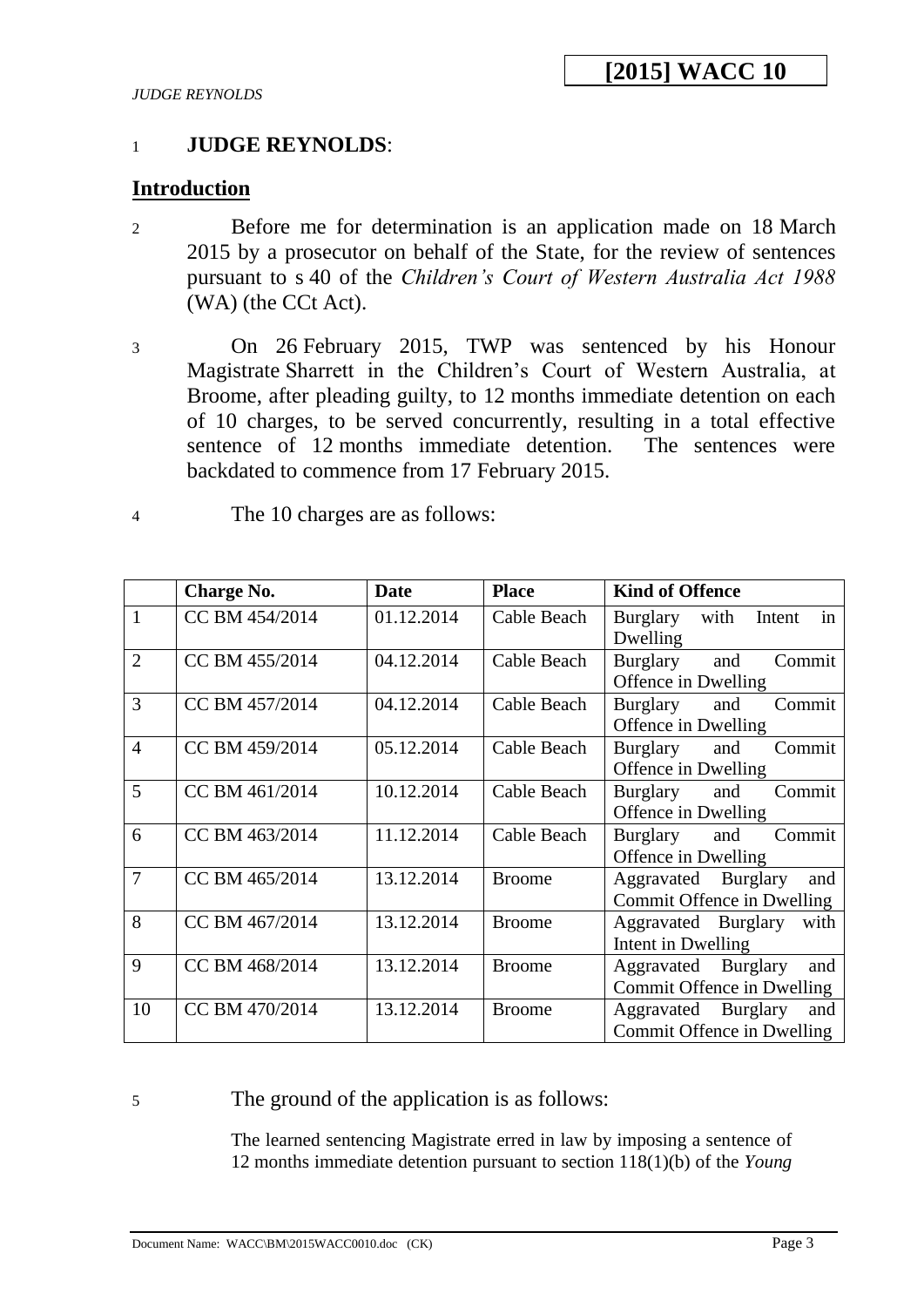*offenders Act 1994* (WA)(YOA), which was so inadequate as to manifest error.

#### **Particulars**

- (a) These charges make the offender a third striker for the second time pursuant to section 401(4)(b) of the *Criminal Code*;
- (b) The court failed to give proper regard to section 124 and section 125 of the YOA;
- (c) The sentence failed to have proper regard to the seriousness of the offences; and
- (d) The sentence failed to adequately reflect the need for personal and general deterrence.

6 I should mention that charge number BM 454/2014 was not included in the application for review. That is probably because in the transcript of the proceedings on 26 February 2015, his Honour did not expressly refer to that number. He did, however, during the course of the proceedings refer to the fact that he had 18 matters before him. The relevant prosecution notice which carries all of the charges, actually has 18 charges in total and of those 18 charges, 10 are for the dwelling burglaries that I have set out above, including charge number BM 454/2014.

7 Further to all of that, his Honour has endorsed 12 months detention (concurrent) on the prosecution notice for charge number BM 454/2014. I will therefore include this charge in my considerations. Doing this does not change the ultimate outcome.

8 When preparing for the review and before filing the application for review, a prosecutor in the Office of the Director of Public Prosecutions formed the view that when TWP was sentenced on 8 August 2014 in the Children's Court of Western Australia, at Broome, by his Honour Magistrate Sharrett, for seven new aggravated dwelling burglaries, TWP was treated as a second striker pursuant to the relevant provisions in the *Criminal Code* and not as a third striker. He was sentenced to two months immediate detention on each of the seven aggravated dwelling burglaries, with each of those sentences ordered to be served concurrently, and as a whole, cumulative to six months immediate detention for the breach of a Conditional Release Oder (CRO) which totalled eight months immediate detention.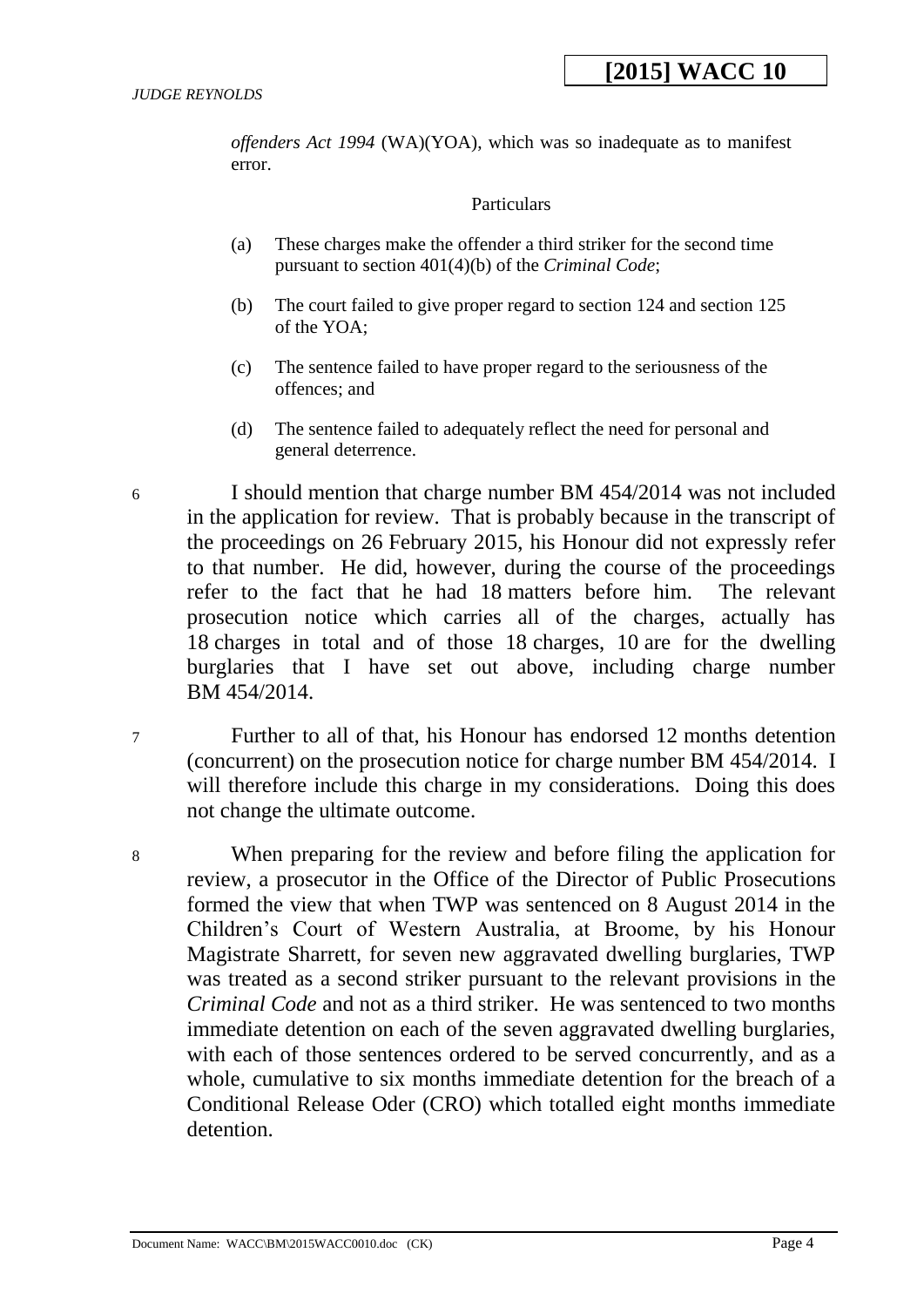9 If TWP was a third striker, then such seven offences required a mandatory term of at least 12 months detention pursuant to s 401(4)(b) of the *Criminal Code*. The total term of eight months immediate detention was backdated to commence on 20 June 2014.

- 10 In addition to the application for review, on 18 March 2015 a prosecutor on behalf of the State also applied for a correction of the sentences imposed on 8 August 2014 pursuant to s 37 of the *Sentencing Act 1995* so that they complied with the mandatory minimum provisions in s 401(4)(b). The application for correction stated that "the Court did not impose a mandatory period of 12 months immediate detention or a 12 month youth conditional release order".
- 11 During the hearing of the two applications, legal issues arose between the parties, on which they were in dispute, in relation to the application to correct the sentences imposed on 8 August 2014. Without setting out those issues, to overcome the potential for argument on them unnecessarily taking up more time than arguing the review itself, and to ensure that the focus of the arguments was on the review itself, I suggested to the parties that the application for the correction of the sentences be withdrawn and that it be replaced by me reviewing the sentences imposed on 8 August 2014 pursuant to the provisions of s 40(1) of the CCt Act.
- 12 Section 40(1) essentially provides that the Court when constituted by the President may, of its own motion, reconsider the sentence(s). It can be noted that while s 40(2) provides for a time limit of one month after the date of the order, for a person (the young offender), and also the prosecutor, to make an application for review, no time limit at all applies to the Court when constituted by the President. Therefore, it is open to me, as the President constituting the Court, to review the sentences imposed on 8 August 2014 notwithstanding the passing of so much time.
- 13 I further suggested to the parties that if I heard and determined both reviews together, then I would be in the best possible position of being able to properly consider totality and do justice for both of the parties.
- 14 Counsel for both parties agreed to my suggestion and the hearing proceeded accordingly.
- 15 It was properly accepted by counsel for TWP, that when TWP was sentenced on 8 August 2014, he fell to be sentenced as a first time third striker. It was also properly accepted by counsel for TWP that when TWP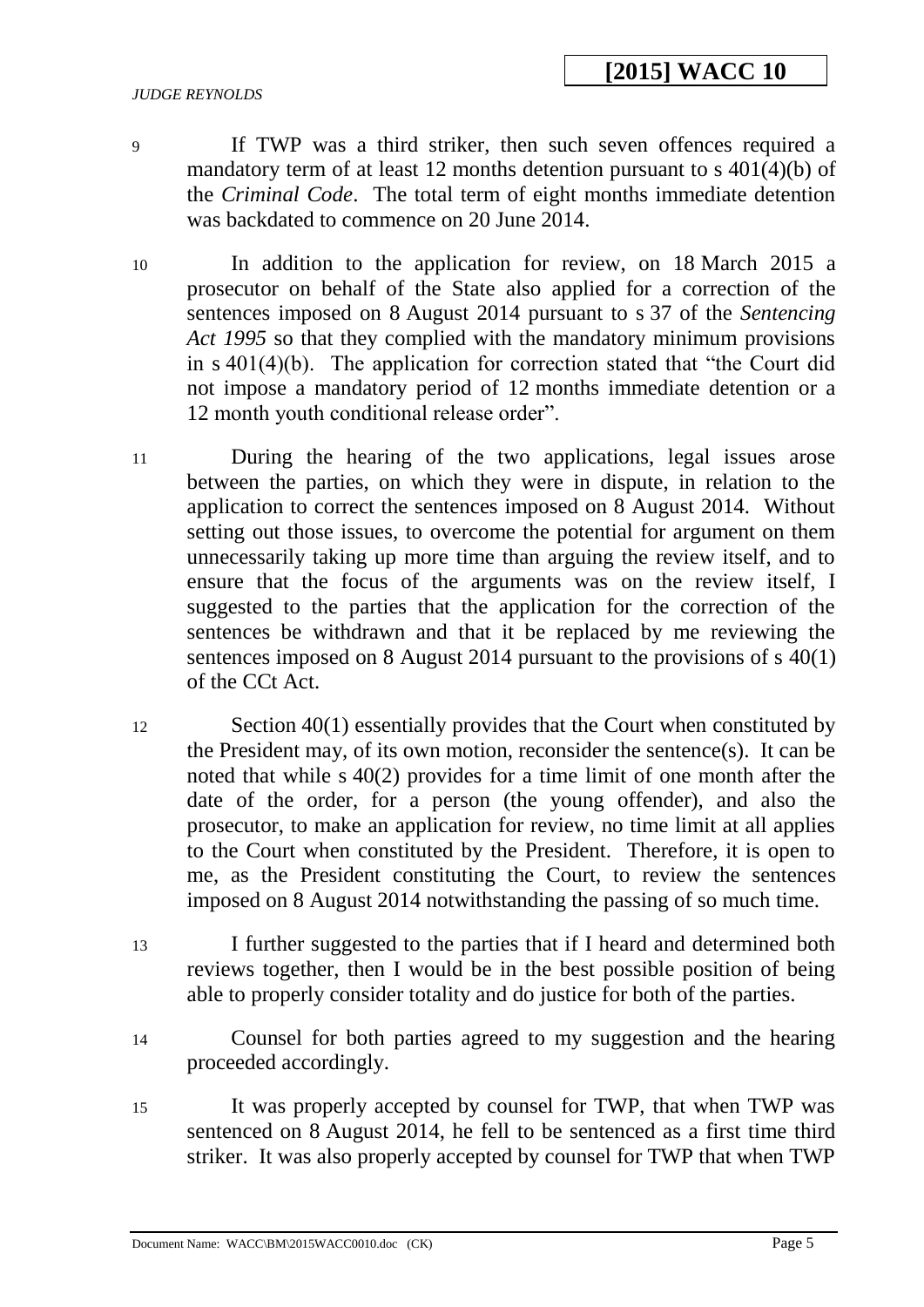was sentenced on 26 February 2015, he fell to be sentenced as a third striker for the second time.

### **Method of analysis**

16 Given that it is accepted that TWP was a third striker for the second time when sentenced on 26 February 2015, I propose to deal first with the sentencing on 26 February 2015 and then move on to the sentencing on 8 August 2014 and then bring both together to determine the final outcome. That said, whatever order I deal with each of the sentencings, the final outcome would be the same.

### **Principles applicable to review**

- 17 Pursuant to s 40(1) of the CCt Act, the powers of the Court when constituted by the President, when reconsidering a sentence in a review includes the powers to:
	- (a) confirm the order; or

(b) discharge the order and substitute any other order that the Court, if it had been constituted by the President, could have made in relation to the offence.

- 18 In a review of a sentence by the President pursuant to s 40 of the CCt Act, it is not necessary to show actual error as per an appeal to the Supreme Court. The section was intended to create a relatively fast and informal method by which decisions by magistrates could be reviewed by the President. See *"P" (a Child) v the Queen* CCA 1 December 1995, 960053C, Scott J.
- 19 While a review pursuant to s 40(1) is a hearing de novo rather than an appeal, it would be accurate to say that earlier Presidents of the Court and myself, have not and do not change the sentence of a magistrate unless it clearly falls outside of the range of a sound sentencing discretion.

## **The offending and the sentences imposed on 26 February 2015**

### **Background to the offending**

- 20 As mentioned, on 8 August 2014 TWP was sentenced to a total of eight months immediate detention backdated to commence on 20 June 2014.
- 21 I wish to set out a summary of TWP's record to provide further background.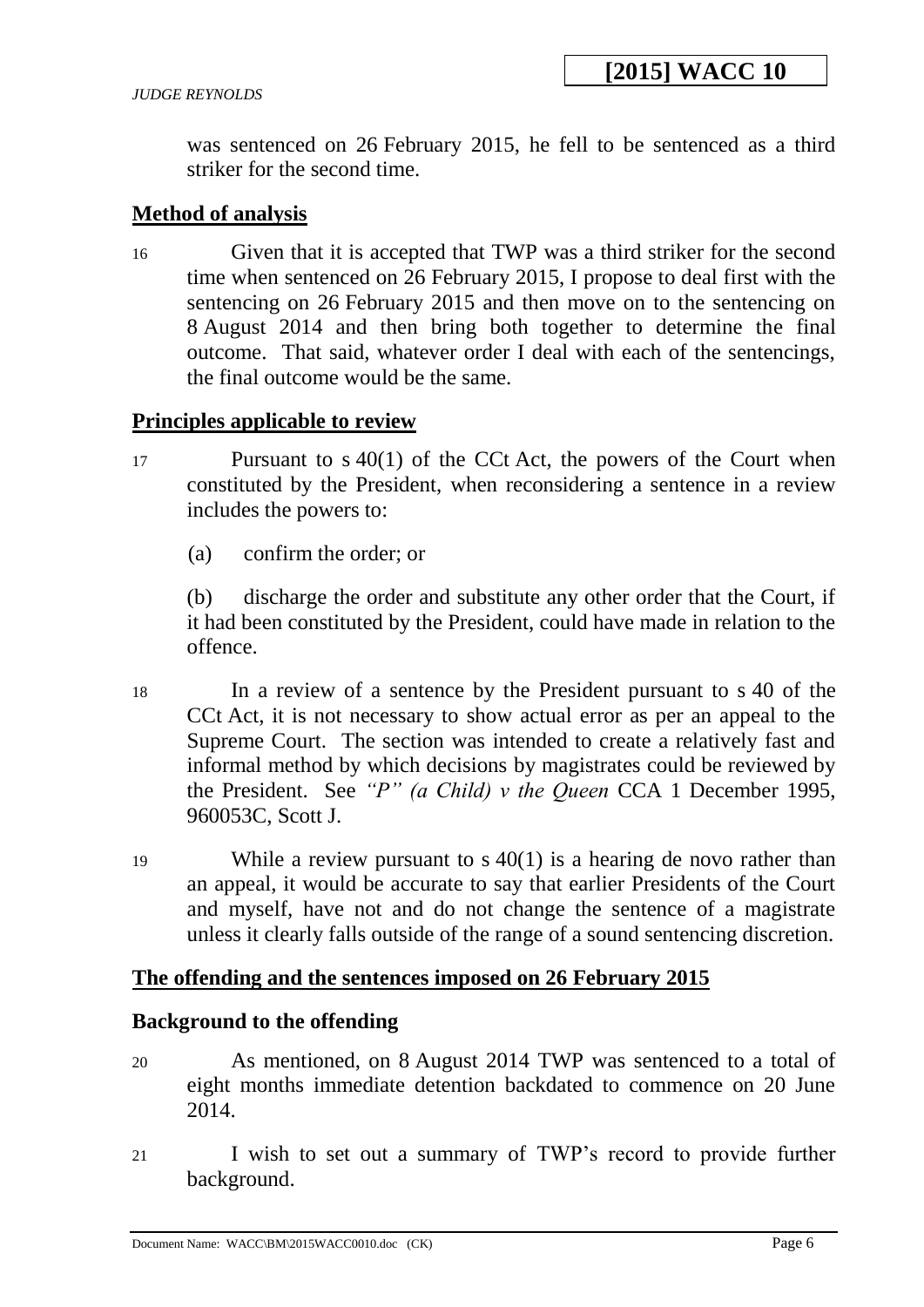#### *JUDGE REYNOLDS*

- 22 TWP first offended in March 2012. On 12 April 2012 he was referred to a Juvenile Justice Team for 10 offences including two aggravated burglaries on places, two aggravated burglaries on dwellings, an attempted aggravated burglary on a dwelling and stealing a motor vehicle. All of those charges were eventually dismissed on 22 October 2012 pursuant to s 33 of the *Young Offenders Act 1994* (WA) (the YO Act).
- 23 On 15 October 2012, TWP was placed on a Youth Community Based Order (YCBO) for a term of six months with conditions for offences including two offences of aggravated burglary and committing an offence in a dwelling. On 28 December 2012 he reoffended by committing two offences, one of aggravated burglary and committing an offence in a dwelling and another of wilful and unlawful damage. Those two offences breached the six months YCBO imposed on 15 October 2012. As a result of that reoffending, on 21 March 2013, TWP was placed on two YCBOs, one, a varied YCBO for the earlier offending, and also a new YCBO for the two new offences committed on 28 December 2012.
- 24 Because the two dwelling burglaries the subject of the YCBO imposed on 15 October 2012 were subsequently dealt with on 21 March 2013 by way of a variation of the initial YCBO, those two dwelling burglaries then became first strikes on 21 March 2013 and remain strikes until 20 September 2015 inclusive (see s 189(5) of the YO Act).
- 25 On 20 January 2014, TWP was placed on a new YCBO for a term of four months on conditions for eight new offences committed in July, August, October and November 2013. The new offences included five dwelling burglaries and one attempted dwelling burglary.
- 26 On 8 May 2014 TWP was placed on a CRO for a term of six months with supervision, attendance and community work conditions. The CRO incorporated the offences which were the subject of the four month YCBO imposed on 20 January 2014 which then made the five dwelling burglaries second strikes, and also fourteen new offences which included nine dwelling burglaries, two burglaries on a place and three attempted dwelling burglaries. Each of the nine new dwelling burglary offences also constituted second strikes.
- 27 On 8 August 2014, TWP was given immediate detention for a total term of eight months. That total term was made up by a term of six months immediate detention for the offences the subject of the six month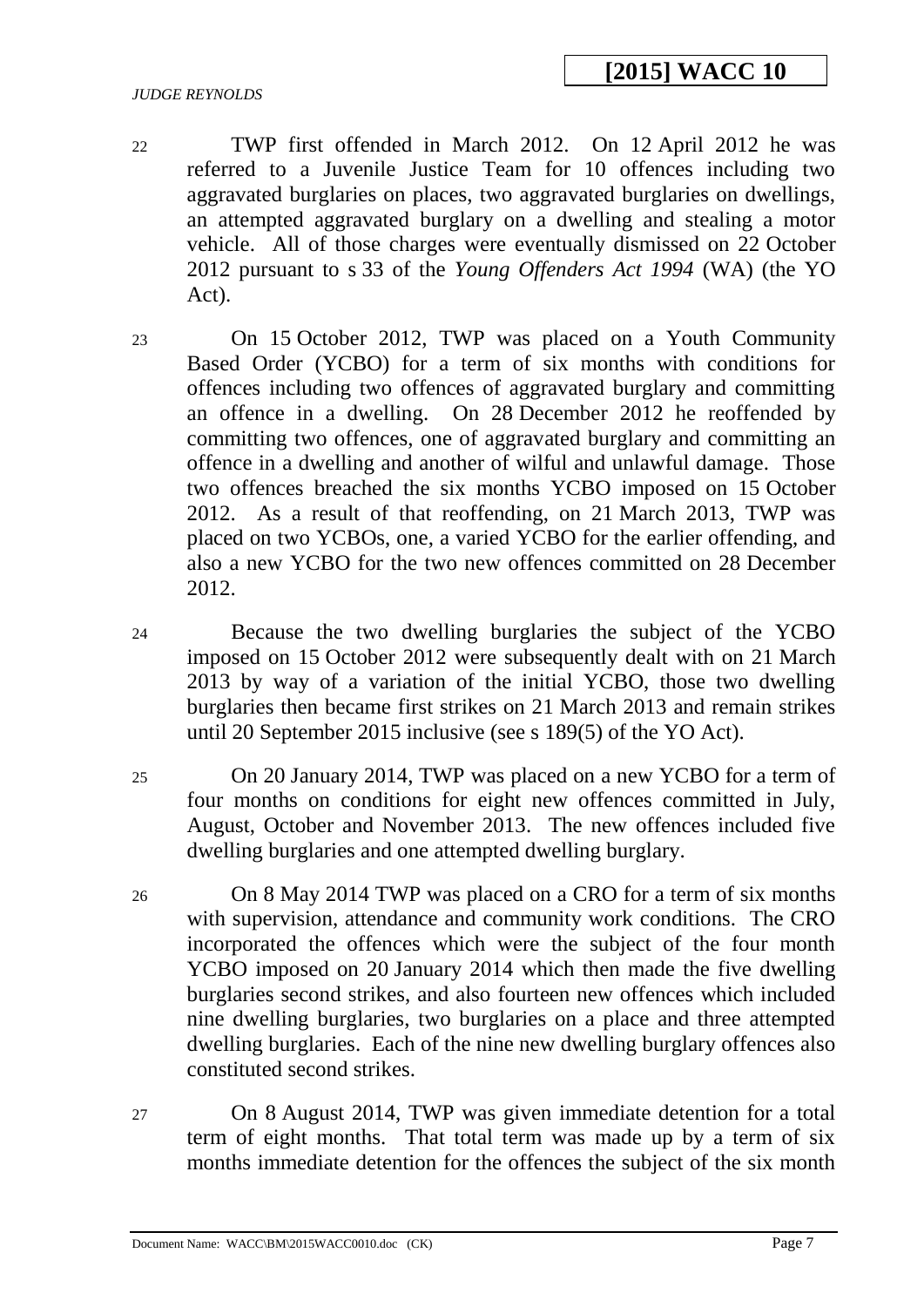CRO imposed on 8 May 2014, which was breached by reoffending. He was also sentenced to two months immediate detention in relation to each of eight new offences which included one offence of burglary on a place committed in May 2014, and also seven dwelling burglaries committed between 5 June and 19 June 2014 inclusive.

28 As previously mentioned, each of the terms of two months detention was ordered to be served concurrently on each other and that total term of two months immediate detention was ordered to be served cumulatively to the six months immediate detention for the breach of the CRO, resulting in a total term of eight months immediate detention.

- 29 Each of those seven new aggravated dwelling burglaries constituted third strikes. They are the ones which were mistakenly dealt with as second strikes on 8 August 2014 and which I will review later.
- 30 As mentioned, the eight months immediate detention was backdated to commence on 20 June 2014. TWP was released on a Supervised Release Order (SRO) on 2 November 2014, which was due to expire on 19 February 2015. TWP's compliance with his obligations on the SRO were less than satisfactory and as a result a Warrant of Apprehension was issued to suspend the SRO on 12 December 2014.

## **The offending the subject of the sentences on 26 February 2015**

31 On 15 December 2014 TWP appeared in the Court, at Broome, for the first time on the 10 new charges as set out earlier. The prosecution notice which carried the 10 charges also carried eight further charges of stealing which related to the eight dwelling burglary charges which also provided for the commission of an offence in the dwelling. The other two of the 10 charges only involved an intent to commit an offence. Each and every one of the eight stealing offences, was properly dealt with by his Honour pursuant to s 67 of the YO Act. Accordingly, none of the sentences on any of the stealing offences form part of the application for a review made on behalf of the State.

- 32 On 15 December 2014, the 18 charges, including the 10 charges under review, were adjourned to 15 January 2015 and TWP was remanded in custody. The Supervised Release Review Board (SRRB) suspended TWP's SRO with effect from 17 December 2014, with the original detention sentences expiring on 19 February 2015.
- 33 On 12 February 2015 TWP pleaded guilty to all 18 charges on the prosecution notice, including the 10 dwelling burglaries, and all charges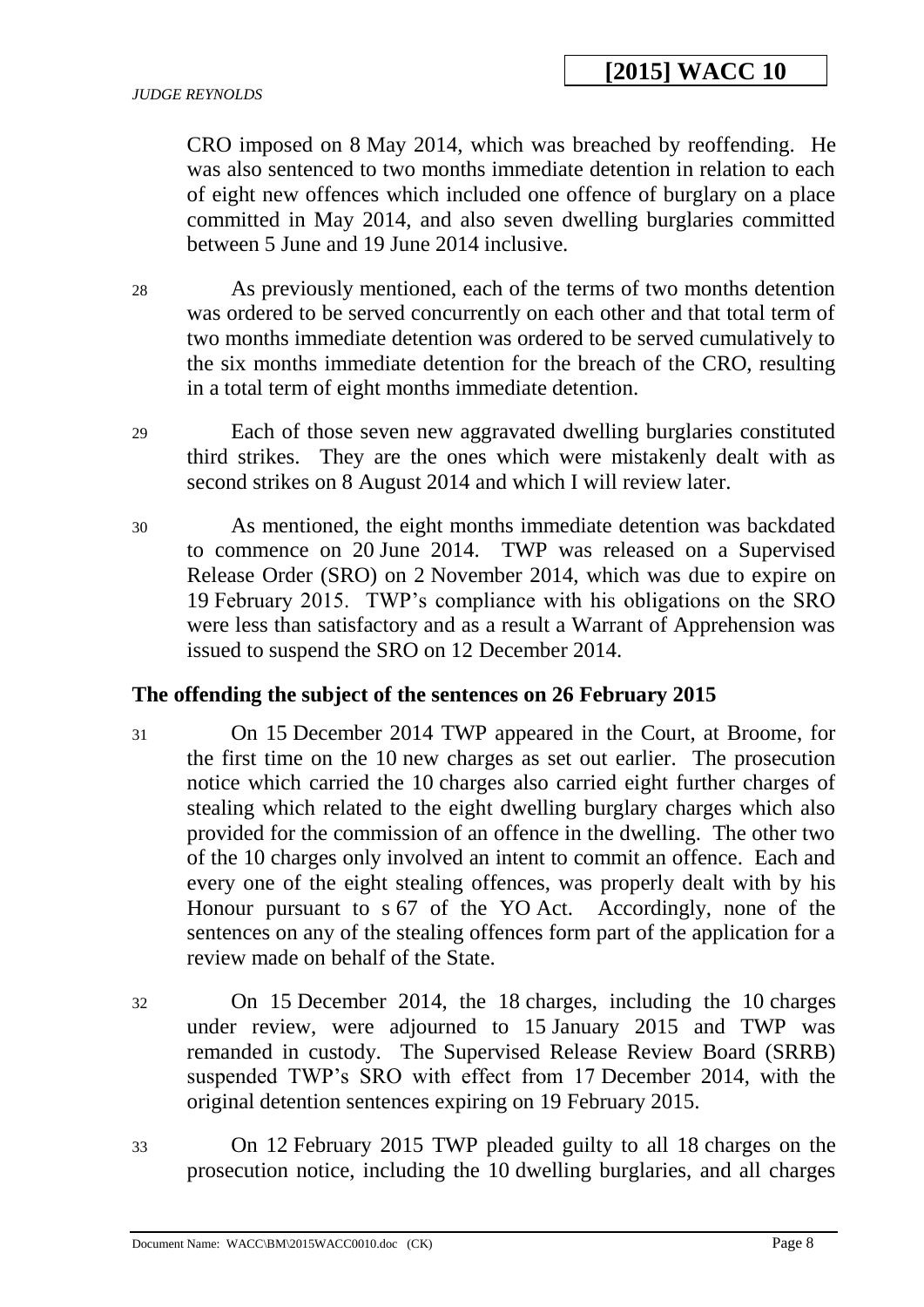were adjourned for sentence to 26 February 2015 and a pre-sentence report was ordered.

- 34 Pursuant to s 401(1)(b) of the *Criminal Code*, the statutory maximum penalty for a burglary with intent in a dwelling (charge number CC BM 454/2014) is 18 years imprisonment.
- 35 Pursuant to s 401(1)(a) of the *Criminal Code*, the statutory maximum penalty for the offence of aggravated burglary with intent in a dwelling (charge number CC BM 467/2014) is a maximum of 20 years imprisonment.
- 36 Pursuant to s 401(2)(b) of the *Criminal Code*, the statutory maximum penalty for the offence of burglary and committing an offence in a dwelling (charge numbers CC BM 455, 457, 459, 461 and 463/2014 inclusive) is 18 years imprisonment.
- 37 Pursuant to s 401(2)(a) of the *Criminal Code*, the statutory maximum penalty for the offence of aggravated burglary and committing an offence in a dwelling (charge numbers CC BM 465, 468 and 470/2014 inclusive) is 20 years imprisonment.
- 38 Pursuant to s 118(1)(b) of the YO Act, the reference to imprisonment in the penalty provisions of the *Criminal Code* can be read to be a reference to a term of detention.
- 39 The facts on the 10 new offences of dwelling burglary can be adequately summarised as follows. Where the dwelling burglary is aggravated, the circumstance of aggravation is that TWP committed the offence in the company of a co-accused. That applies to all of the four offences committed in Broome.
- 40 In relation to the offences of dwelling burglary which involved the commission of the offence of stealing, three offences involved taking money of \$50 or less, one offence involved taking some bottles of whiskey and \$50 cash to a total value of about \$250, one involved taking an iPhone and an iPad worth about \$680, one involved taking headphones valued at about \$260, one involved taking a Bluetooth speaker and \$70 cash to a total of a value of about \$270, and one involved taking \$580 in cash.
- 41 For completeness and in fairness to TWP, when he was apprehended he voluntarily participated in an electronically recorded interview with police in which he made full admissions of his role, and also that of the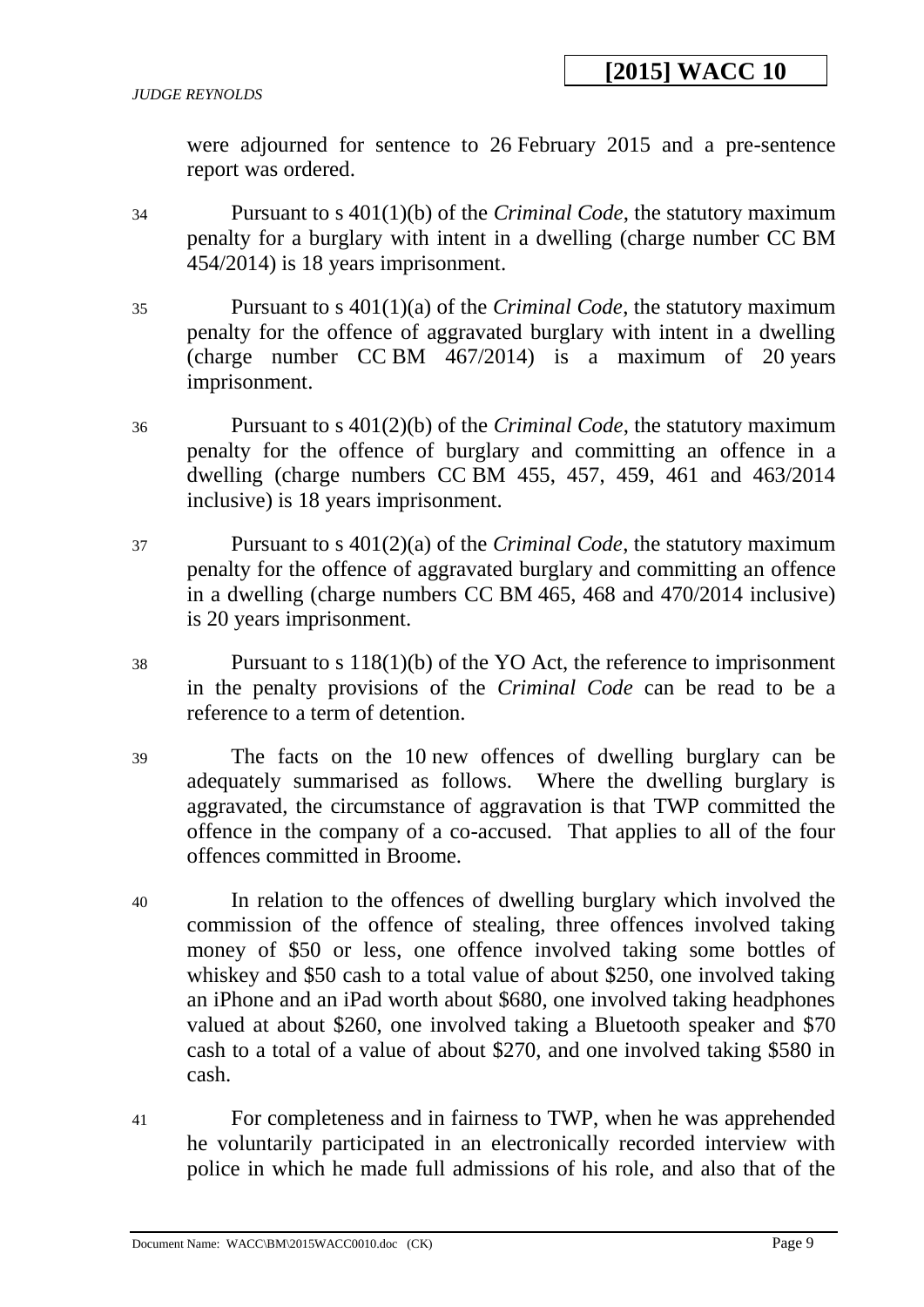co-accused when one was involved. The police showed TWP a map of Broome with dwellings on it and he indicated to the police dwellings that he had burgled and dwellings that he had not burgled. I should add that he did this without knowing the State case against him in relation to burglaries.

42 TWP committed all of the dwelling burglary offences for the purpose of obtaining, or seeking to obtain, money and relatively small items of property to purchase cannabis.

### **TWP's personal circumstances**

- 43 TWP was born on 7 August 1998. He is now 17 years of age. When he was sentenced on 26 February 2015 he was 16 years and six months of age. When he committed this spree of 10 offences of dwelling burglaries he was about 16 years and four months of age. When he was sentenced on 8 August 2014, he had only the day before turned 16 years of age.
- 44 TWP has two siblings, an older brother aged 20 years and an older sister aged 18 years. His parents separated in 2003 after a long history of aggression in their relationship. TWP disclosed that he had been the witness to and the victim of violence during his childhood years and had witnessed his mother being violently assaulted by his father, resulting in her being covered in blood and the police usually being called. TWP indicated that if he and his siblings attempted to assist his mother, then they would get a "hiding" from his father.
- 45 In February 2014, TWP left living with his mother and went to reside with his paternal grandfather. This followed arguments between himself and his mother which seemed to have been based around TWP not wanting to comply with some house rules. Subsequent to TWP returning about a week later to live with his mother, the Department for Child Protection and Family Support sought to assist his mother in developing some parenting skills and how best to manage TWP's behaviour. Prior to being taken into custody in December last year, TWP resided with his mother and older brother in a house in Broome.
- 46 Prior to being remanded in custody on 15 December 2014, TWP was enrolled to attend the PCYC Alternative Learning Centre. His engagement became minimal. This was attributed to his identified escalating cannabis use, late nights and an unwillingness to get up and be ready for pickup by PCYC staff.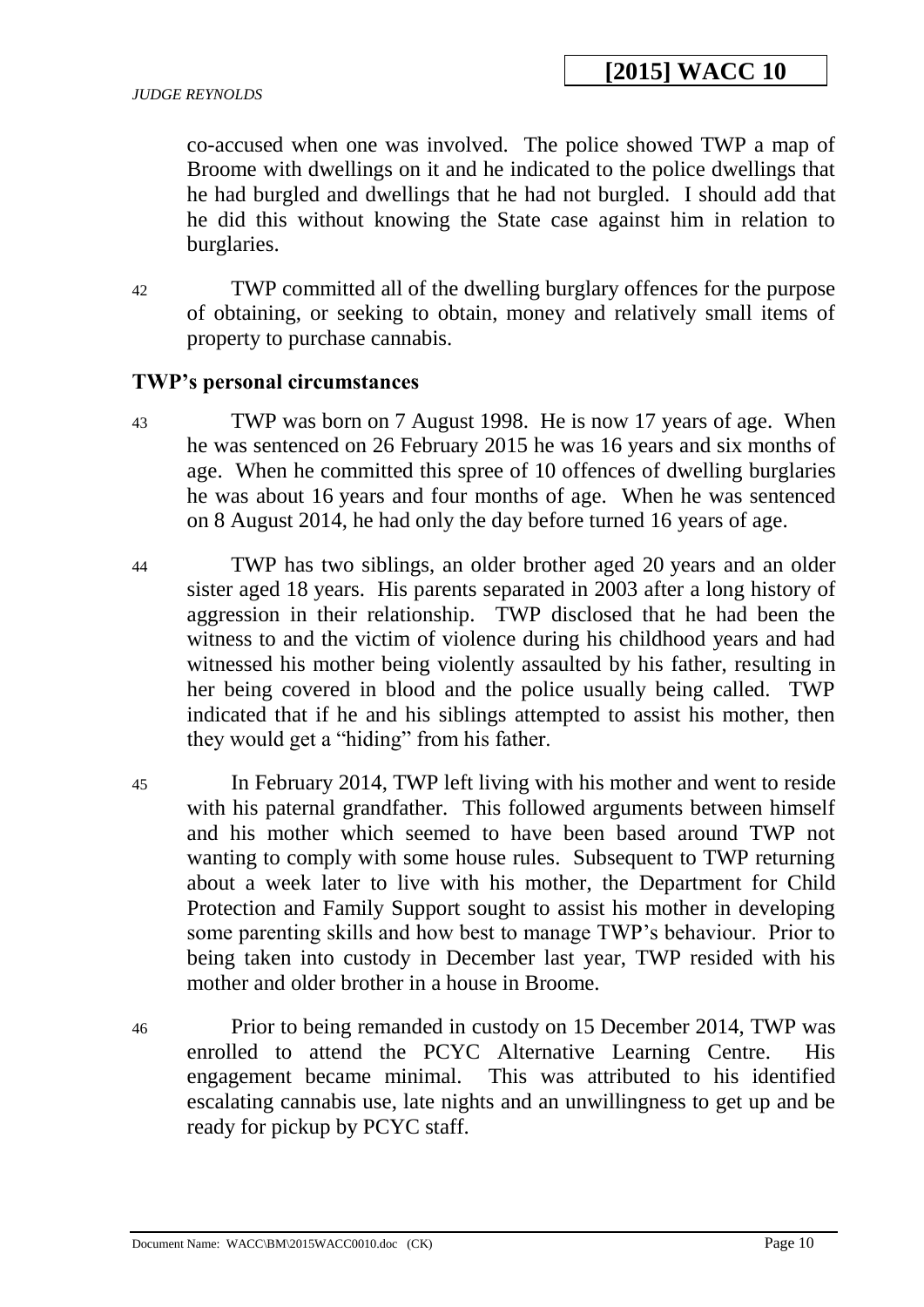#### *JUDGE REYNOLDS*

- 47 TWP started smoking cannabis and drinking alcohol from 13 years of age. It is fair to say that he was very honest to the author of the presentence report. He admitted to smoking and enjoying cannabis on a daily basis and that he has the urge for cannabis all the time. He accepted that he had a problem with cannabis, but advised the Youth Justice officer that he was not interested in engaging in any substance misuse counselling and had no desire to refrain from cannabis use in the future. The SRO granted on 2 November 2014 required him to engage in substance misuse counselling, but his engagement was minimal prior to his arrest. If any of TWP's extended family use cannabis, then there will need to be an intensive effort to educate and support him to not use it.
- 48 During TWP's current term in detention, he has participated in workshop skills programs and shown excellent levels of application and skill, including excellent welding skills.

### **Submissions and reasons for decision – sentences imposed on 26 February 2015**

- 49 I wish to set out and comment on some of the submissions made to his Honour during the course of sentencing.
- 50 During the course of submissions, counsel for TWP made the following submissions:

Well, your Honour, what I would say first of all is that the proportionality, totality, one transaction, should be broadly applied. Clearly, these are separate incidents, but they occur within the context, if you like, for want of a better word, a spree over a fairly short period of time.

and

[TWP] is in the middle of an entrenched addiction to cannabis, and that his offending is directly related to his addiction to cannabis. And as a young person in the grips of an addiction to cannabis, it's my submission, your Honour, that a 12 month sentence is enough to deal with the criminality of the offending which must, in my respectful submission, be somewhat lowered by the fact that it's brought about by an addiction to a substance, and he is only 16.

51 While the submission that the offending involved "one transaction" was put in its proper context, and while it is a proper consideration when sentencing, there is always a need when such a submission is made to be careful not to let the fact that each offence was committed within a single and relatively short timeframe, overwhelm the consideration of the actual number of offences, the discrete dates on which they were committed, the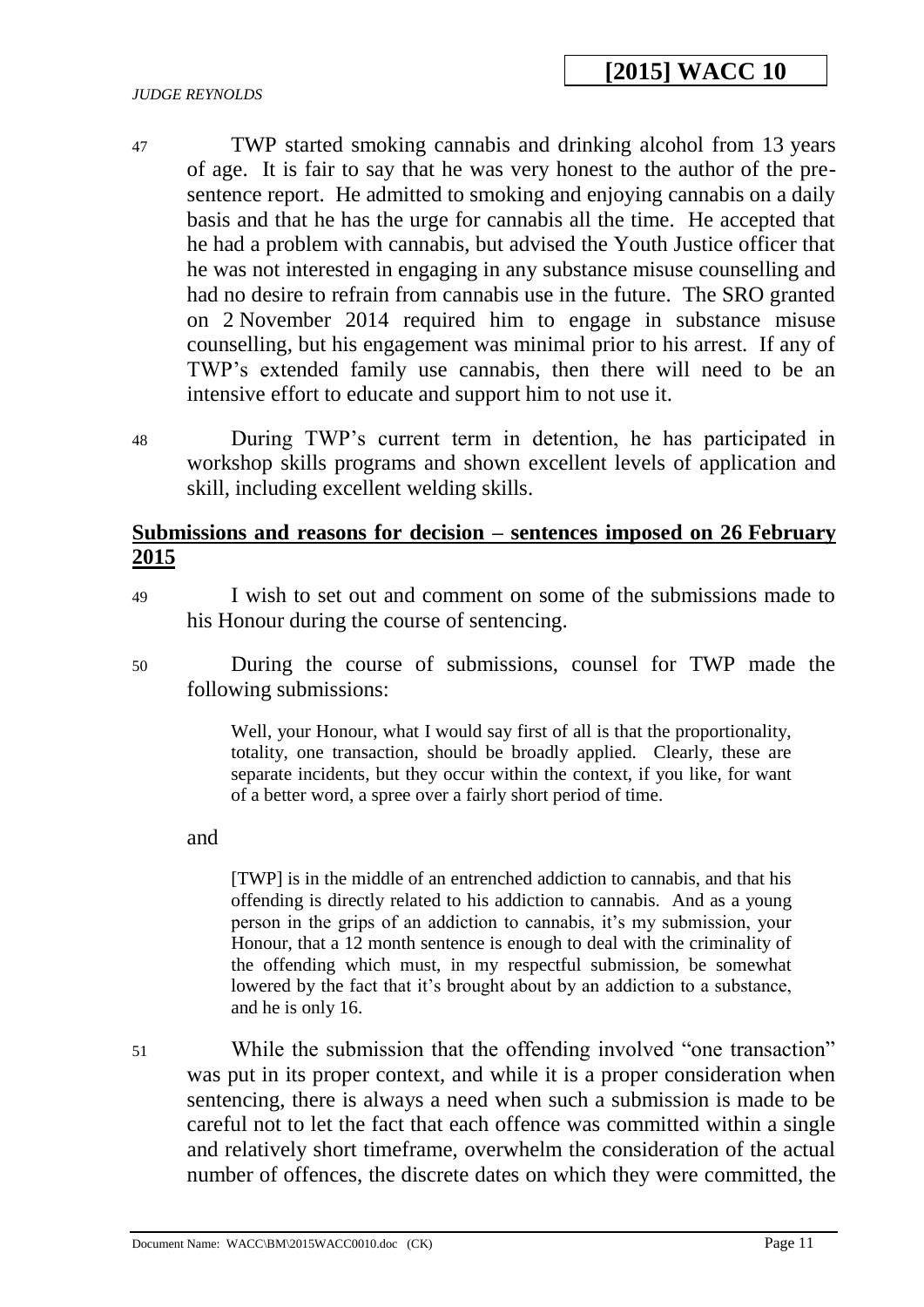seriousness of the nature and factual circumstances of each offence, and the relevant statutory maximum penalties, which in combination, form the basis of the assessment of the totality of the offender's criminal culpability.

- 52 With respect, TWP's addiction to cannabis does not lower his level of criminality in relation to his offending. It is often said that substance abuse may explain offending but that it does not excuse it.
- 53 When the police prosecutor was asked by his Honour to tell him why he should impose a sentence of greater than 12 months immediate detention, the police prosecutor said amongst other things:

First of all, the mitigation and rehabilitation is really put aside by the fact that he's in that s 124 position where he's a repeat offender, having served a – been sentenced with a sentence that involves imprisonment, breached that, been sentenced with detention, and now he's looking at - committed another offence in relation to that section, and as your Honour would be aware, that says the primary factor for your Honour to give weight to is protection of the community above all other factors…

- 54 With respect, that submission needs to be clarified.
- 55 Sections 124(1) and (2) of the YO Act provide as follows:

### **124. When this Division applies**

- (1) This Division applies to the sentencing of the offender for a serious offence (the *current offence*) if -
	- (a) the offender is a person who has committed and been found guilty of an offence for which a custodial sentence (*sentence 1*) was imposed; and
	- (b) after being released from custody having served a portion or the whole of sentence 1, the offender committed and was found guilty of another offence for which another custodial sentence (*sentence 2*) was imposed; and
	- (c) after being released from custody having served a portion or the whole of sentence 2, the offender committed the current offence; and
	- (d) the court, after taking into account the offender's history of re-offending after release from custody, is satisfied that there is a high probability that the offender would commit further offences of a kind for which custodial sentences could be imposed.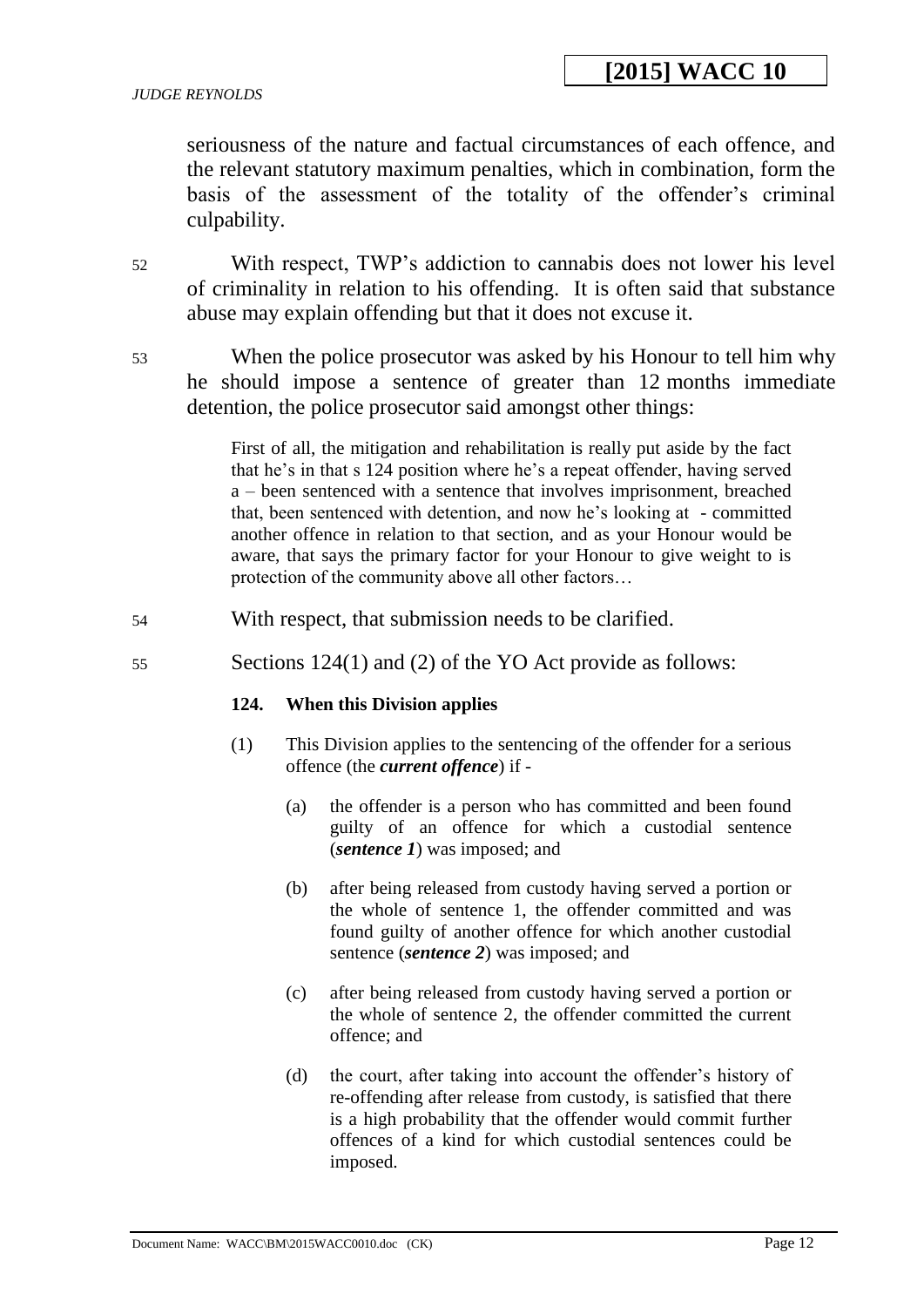(2) Where the sequence referred to in subsection (1)(b) of release, re-offending and imposition of another custodial sentence has occurred more than once, the reference to sentence 2 in subsection  $(1)(c)$  is a reference to the custodial sentence most recently imposed.

### 56 Section 125 of the YO Act provides as follows:

### **125. Protection of the community paramount**

If this Division applies to the offender the court, in disposing of the matter, is to give primary consideration to the protection of the community ahead of all the other principles and matters referred to in section 46.

- 57 If an offender falls into the operation of s 124 as a repeat offender for a serious offence, then the provisions in s 125 apply so that when sentencing the offender, primary consideration is to be given to the protection of the community ahead of all the other principles and matters referred to in s 46.
- 58 In my view, TWP did not fall within the operation of s 124 of the YO Act. Section 124(1) uses the words "custodial sentence" and "after being released from custody". Accordingly, s 124 of the YO Act only operates in relation to sentences of immediate detention or immediate imprisonment. A CRO under the YO Act, which is the statutory name of the order given for the combination of an order of detention and an Intensive Youth Supervision Order, it does not come within the operation of s 124 of the YO Act.
- 59 It seems that the prosecuting sergeant was referring to the CRO imposed against TWP on 8 May 2014 when he made his submission that s 124 applied. For the reasons just given, that was not the case.
- 60 Further and anyway, in cases where the provisions in s 124 of the YO Act are satisfied and the provisions in s 125 apply, rehabilitation is not put aside. Section 125 of the YO Act does not provide that exclusive consideration should be given to the protection of the community. Rather, it provides that primary consideration be given to the protection of the community ahead of all the other principles and matter referred to s 46. Accordingly, s 125 requires an emphasis on the protection of the community. The rehabilitation of the offender remains a relevant consideration and is not put aside.
- 61 All of that said, it is appropriate in a case such as this for TWP, that the protection of the community be given significant weight.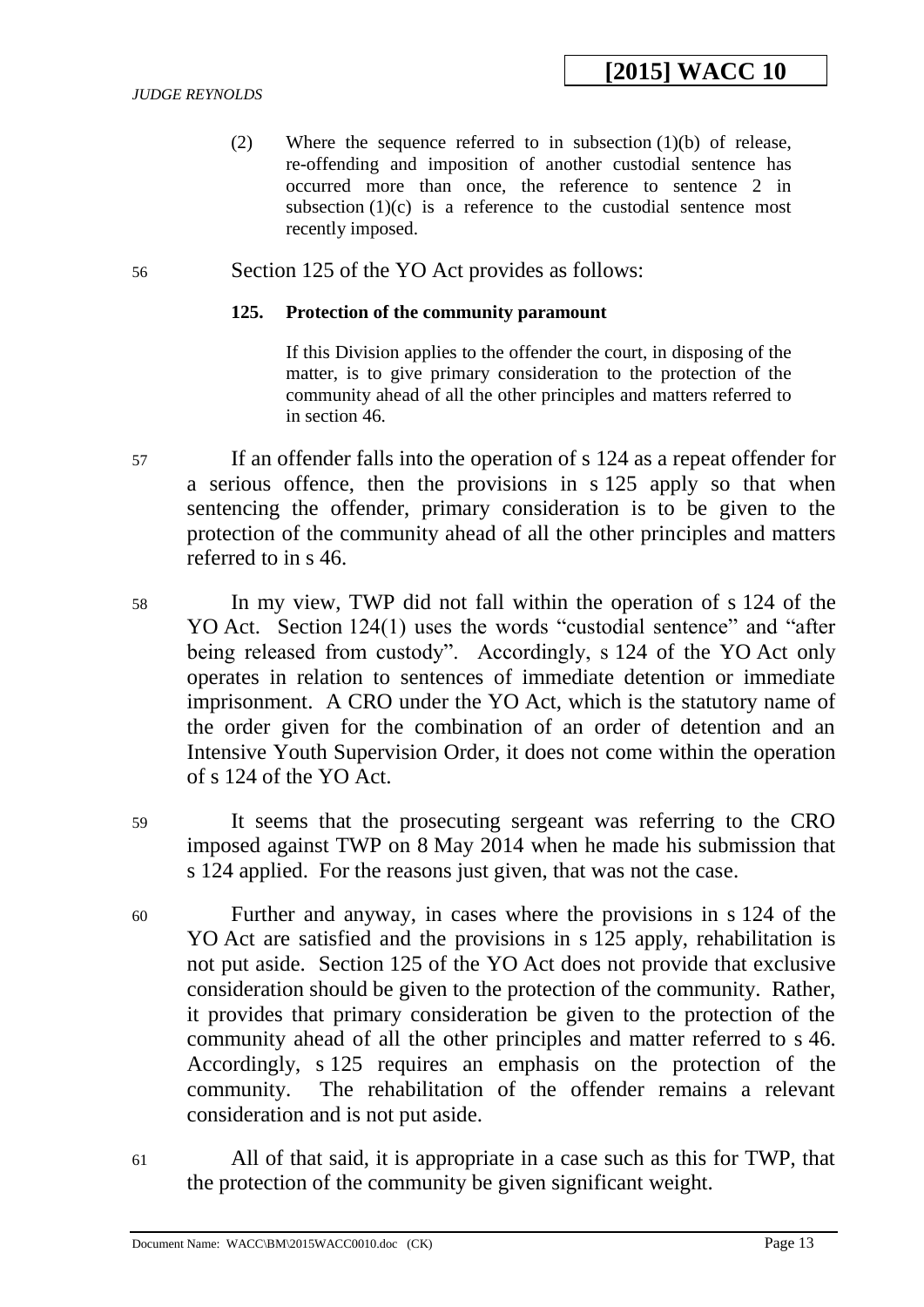# **[2015] WACC 10**

#### *JUDGE REYNOLDS*

- 62 Other factors relied on by the police prosecutor in support of his submission that a total term of in excess of 12 months immediate detention should be imposed were that, while TWP was young, only 16, it is not as if he was only 13 or 14 years of age. He also pointed to the fact that TWP was on a SRO when he committed the 10 new offences.
- 63 His Honour made the following points when sentencing TWP to 12 months immediate detention on every one of the 10 dwelling burglary offences and ordering that all of the sentences be served concurrently.
- 64 His Honour noted that TWP reoffended when on the SRO. He connected TWP's previous offending with his new offending and concluded that together they showed a pattern of offending to commit burglaries to get money to purchase cannabis.
- 65 His Honour referred to TWP being only 16 years of age. He also referred to the fact that TWP had only been offending for about the previous two years. He stated that TWP had reached his current position in relation to his offending "in a bit of a rush".
- 66 His Honour was rightly impressed with TWP's honesty in relation to his cannabis use, and his open admissions that he liked cannabis and also that he committed burglaries to fund its use.
- 67 In the course of his reasons his Honour said:

I think that even at the age of 16 there is no sliding scale of juvenility as far as the Act is concerned. I am to consider the same principles right up until he is full grown.

- 68 It is true that there is no sliding scale for the weight to be attached to the factor of age/youth in the YO Act. That is not surprising because a young person's biological age may not of itself necessarily give a true indication of his or her maturity, intellectual capacity and capacity to know right and wrong.
- 69 Youth is always required to be taken into account when dealing with a young person under the YO Act. It is not whether or not youth is taken into account, but rather what weight it should be given in the case of the particular offender.
- 70 The YO Act applies to all young persons between 10 years of age and less than 18 years of age. Generally, unless there is a good reason for not doing so, and all things being equal, the weight to be attached to youth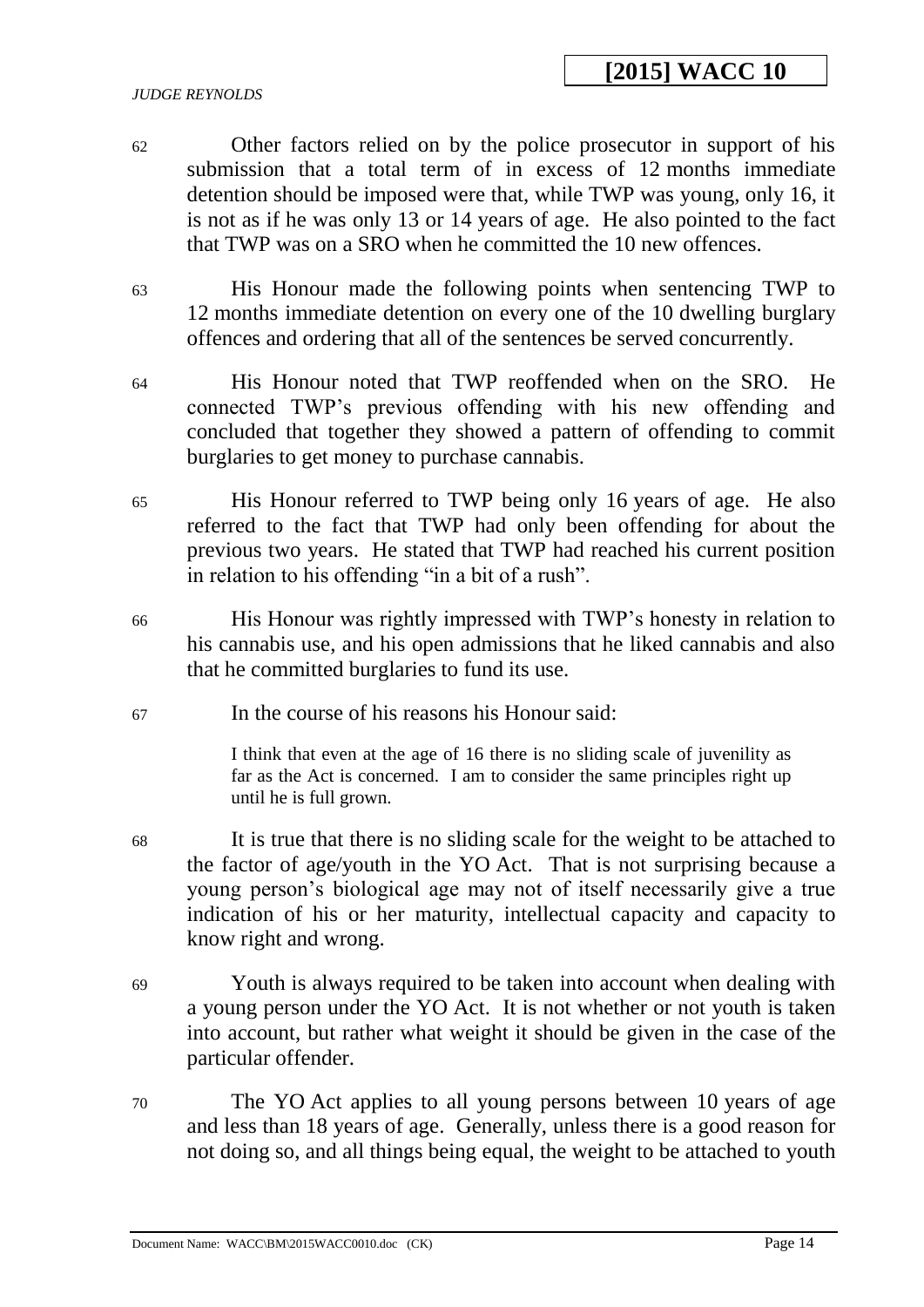will be greater for a young person at about the bottom of that age range compared to a young person at about the top of it.

71 His Honour was of the view that a sentence of 12 months immediate detention would be the first time that TWP would be required to serve a lengthy term of detention. He was clearly of the view that at least six months in detention before being eligible for a SRO would satisfy the need for TWP to be personally deterred from committing dwelling burglaries. Having essentially made that point, his Honour stated:

> But if he is so relentless a burglar upon his release that they give him supervised release, he starts doing a whole lot of burglaries, I will definitely be open, because then I will know this guy can't learn and my whole focus will be instead of stopping him from offending, stopping him from doing burglaries. But I've got to give him a chance yet. So 12 months minimum penalty is what I give him on each of these 12 months detention concurrent with each other. I'm not going to give him any more. He is young. He can learn from a six month stretch and a six month supervised release.

- 72 In the course of submissions before me, the prosecutor referred to the authority of *LAP v The State of Western Australia* [2012] WASCA 156 in support of the ground that the sentence of 12 months immediate detention imposed by his Honour was so inadequate as to manifest error.
- 73 On 2 May 2011, LAP was sentenced to a total period of 18 months detention for offences which included aggravated burglary. He became eligible for release on a SRO and on 8 February 2012 he was released from detention pursuant to a SRO.
- 74 While subject to the SRO, and only a day after his release, he committed the first of the burglaries the subject of the appeal. He then committed further offences on 11 and 12 February 2012, and then two further offences on 16 February 2012. The appellant went to houses in which the occupants were absent. He forced entry and stole various items including jewellery, mobile phones, watches and portable computers. On 16 February 2012, he was apprehended by police with various stolen items. Forensic evidence also linked him with the offences.
- 75 On 18 April 2012, LAP was sentenced by the Acting President of this Court to 22 months detention on each of the five charges of aggravated burglary on a dwelling, to be served concurrently, resulting in a total effective sentence of 22 months detention. The appeal against the sentence was dismissed.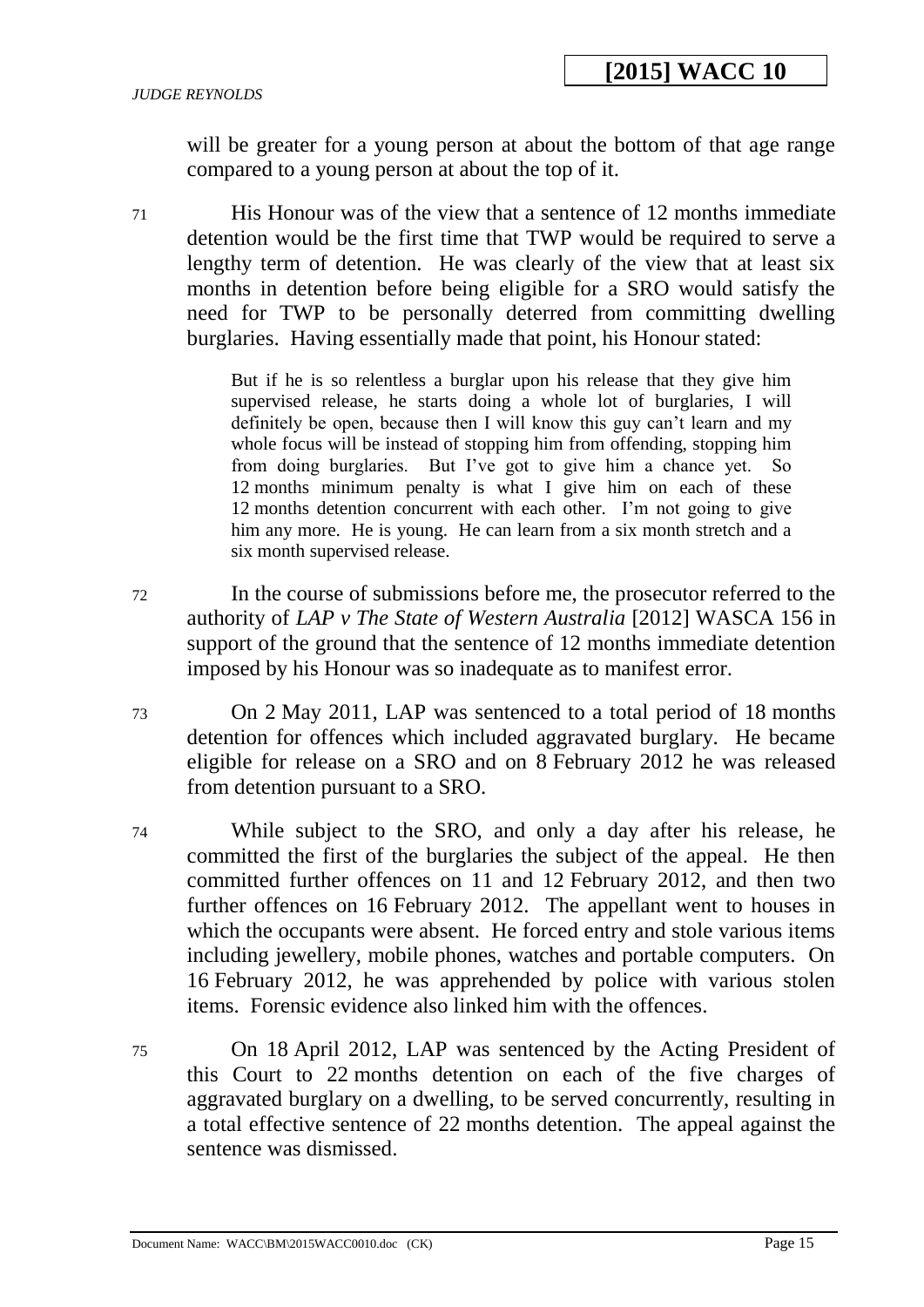- 76 There are some similarities between the facts in LAP and the facts in this case for TWP. LAP was a third striker. He was 16 years and 1 month old when he committed the five new aggravated dwelling burglary offences soon after his release on the SRO. The five new offences were committed within the relatively short time period of a week. LAP, like TWP, had a difficult childhood in which he was exposed to ongoing domestic violence and substance abuse. He largely lived an unstructured and erratic lifestyle and missed lengthy periods of school and struggled academically. He commenced using drugs at a very young age. He abused substances daily and did not see any negative impact in drug and alcohol abuse.
- 77 There are also some material differences between the facts in LAP and the facts in this case for TWP. LAP had a lengthy criminal record commencing from when he was about 11 years of age. TWP's record commences from just before he turned 14 years of age. The number of offences for sentence for TWP exceeds the number of offences for LAP. However, in the case of LAP there was forensic evidence to connect him to the offending. In the case of TWP, he freely admitted his involvement in a multiple number of burglaries. Further, the property stolen in the course of the dwelling burglaries, was in an overall sense, greater in relation to the offences committed by LAP than the offences committed by TWP.
- 78 In paragraph 19 of his judgment, his Honour Mazza J stated:

Of course, in the end, each case must be decided on its own facts.

79 At paragraph 22 his Honour stated:

I accept that, for a young offender, a term of 22 months' imprisonment is a high sentence, but in all the circumstances of this case I do not think that the individual sentences can be said to be unreasonable or plainly unjust.

80 At paragraph 23, his Honour stated:

I have not been persuaded that the total effective sentence breached the first limb of the totality principle.

- 81 It is generally accepted that the totality principle, which applies when sentencing for multiple offences, comprises of two "limbs", namely:
	- (a) The total effective sentence must bear a proper relationship to the overall criminality involved in all offences, viewed in their entirety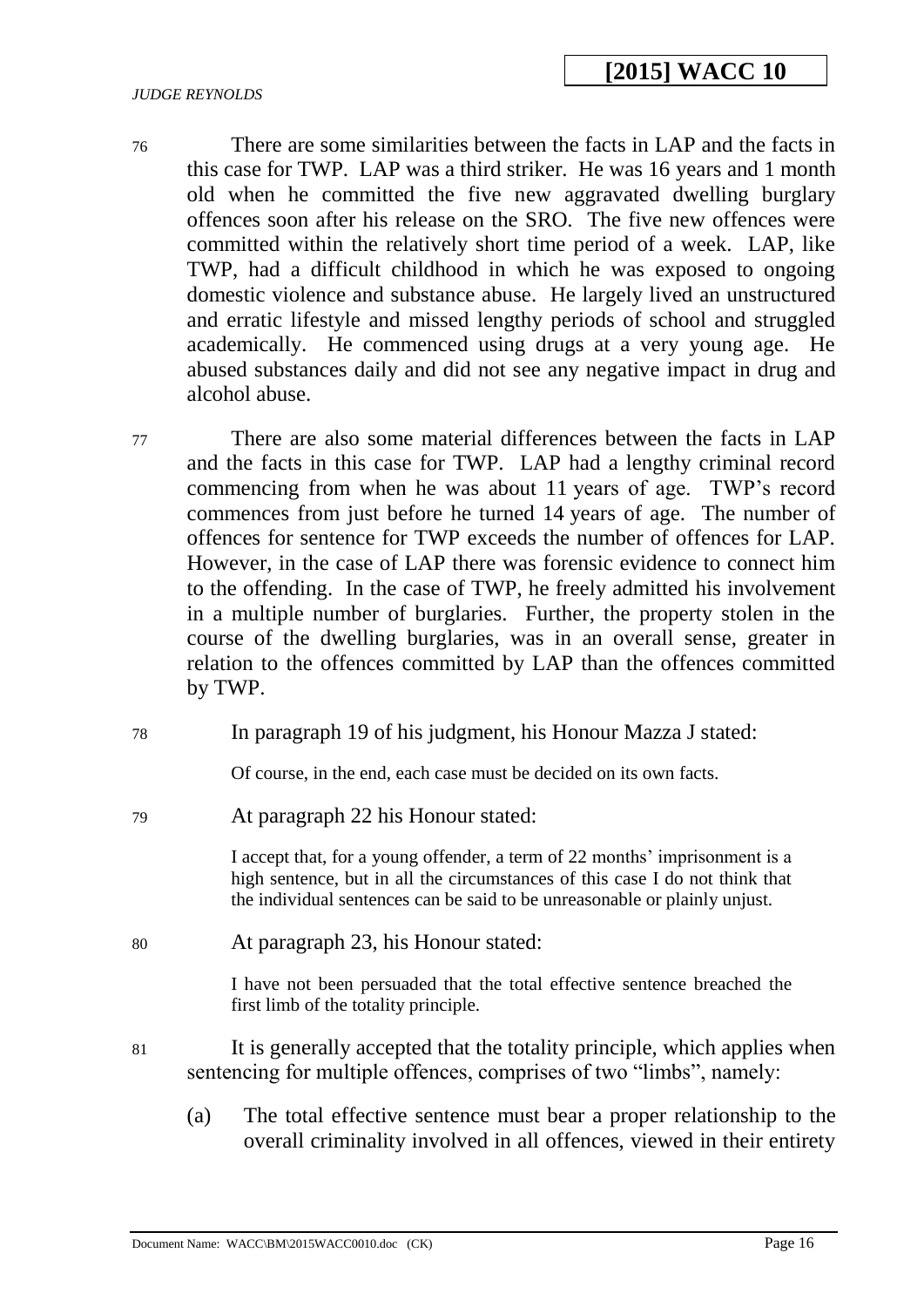and having regard to the circumstances of the case, including those referable to the offender personally; and

- (b) The Court should not impose a "crushing" sentence. The word crushing in this context connotes the destruction of any reasonable expectation of a useful life after release. An aggregate sentence may be inappropriately long under the first limb even if it cannot be described as crushing. See *Roffey v State of Western Australia* [2007] WASCA 246.
- 82 In fairness to the learned prosecutor, the reference to the authority of LAP was not made on the basis that it set the standard. It is accepted that in LAP the respondent/offender carried the onus to prove that the sentence was manifestly excessive. In the end, the Court of Appeal was simply, but importantly, not satisfied that the sentence was manifestly excessive. I repeat the passages that I set out earlier from the judgment of his Honour Mazza J.
- 83 It was submitted on behalf of the State that the sentence of 12 months immediate detention imposed by his Honour Magistrate Sharrett was manifestly inadequate because the new dwelling burglary offences were committed when TWP was on a SRO for offences of the same nature, and so weight needed to be given to personal deterrence in addition to general deterrence, that TWP was a third striker for the second time, that the new offending was repetitive and carried the risk of confrontation with occupants in dwellings, that the only thing that stopped TWP offending was his apprehension and detention, and that totality required a total term of immediate detention in excess of 12 months.

84 Counsel for TWP has argued that the total sentence is not manifestly inadequate when regard is had to the combination of TWP's early pleas of guilty, his high level of co-operation with the police including making full admissions, volunteering his involvement in dwelling burglaries for which he was only a person of interest and giving information in relation to cooffenders, that TWP was only a young boy of 16 years of age at the time, that in addition to being very honest with the police, TWP was also very honest with the Court, his continued chronic addiction to cannabis and the difficulty for him to stop using it given its use by relatives and others in his immediate environment, his difficult personal circumstances throughout his childhood, including exposure to and being the victim of domestic violence and not having a positive male role model in his life, that all of the new offences were committed within a single and relatively short time period, that all of the new offences only involved intent or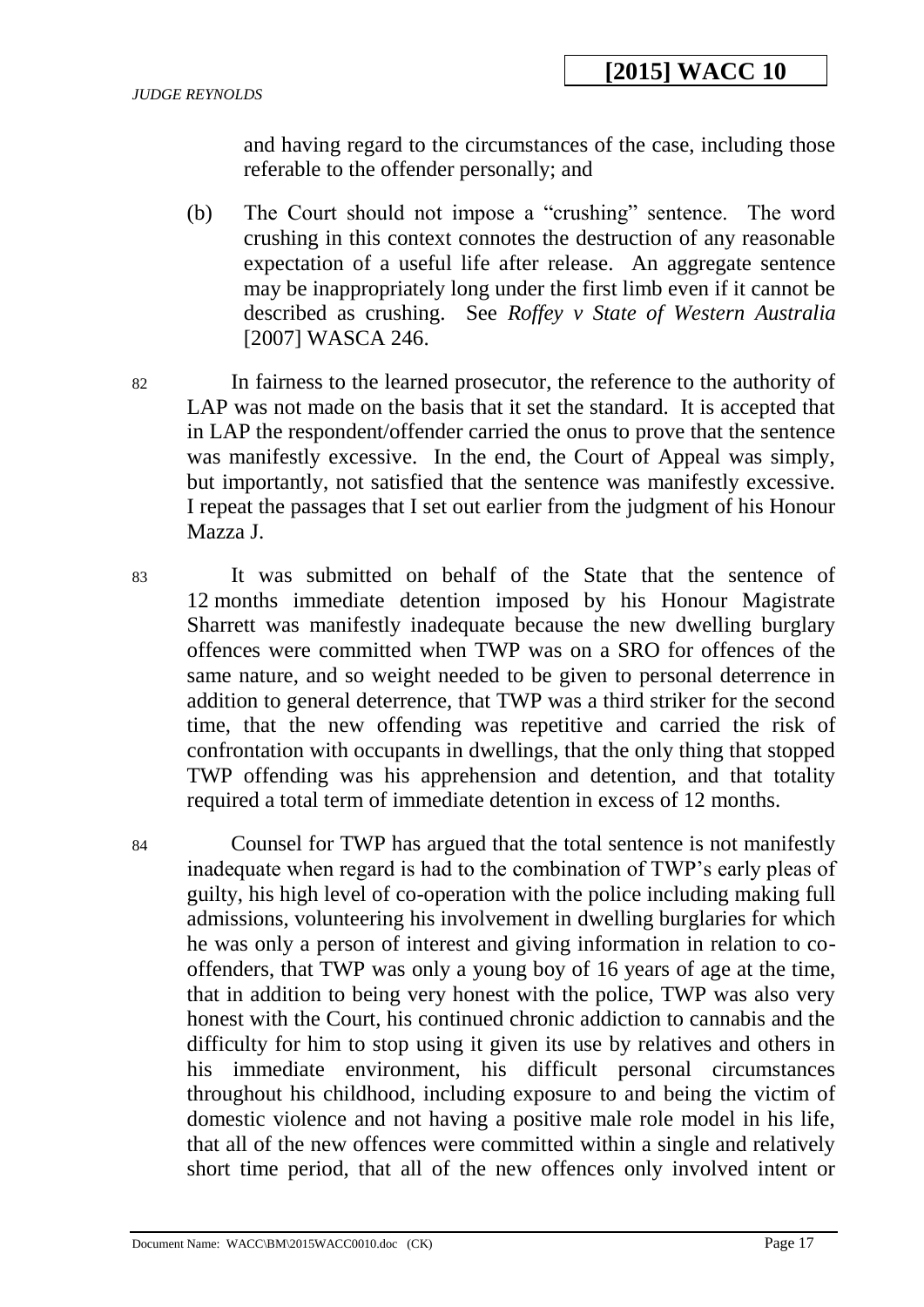where property was stolen, a small amount of money or property, that none of the dwelling burglaries involved any offence of personal violence, that while serving his current term of detention he has positively engaged in workshop programs, that immediate detention for TWP meant that he would be in Perth and a long way from family and country, that the point has not been reached where all hope is lost for TWP, and that the community would be best served by rehabilitation within the community.

### **Comments and conclusions on the sentences imposed on 26 February 2015**

- 85 At the outset I wish to comment on magistrates seeking extended powers from the President of the Court pursuant to s 22 of the CCt Act to impose sentences beyond their usual powers. In this case, because TWP was a third striker, a minimum mandatory sentence of 12 months detention had to be imposed. In the circumstances of this case, the detention had to be immediate and not part of a CRO. In the usual course, a magistrate cannot impose a sentence of detention longer than 12 months without extended powers (see s 21 of the CCt Act).
- 86 Given all of that, once his Honour embarked on the sentencing hearing and heard submissions from the parties, he could not have imposed a sentence more than the statutory mandatory minimum.
- 87 Without extended powers, the submission by the police prosecutor for a total sentence of detention in excess of the 12 month minimum could not have actually been considered by his Honour unless at some stage during the sentencing hearing his Honour decided to stand the matters down or adjourn them and seek and obtain an extension of powers.
- 88 In this particular case, the police prosecutor asked his Honour at the outset of the sentencing hearing whether he required an extension of powers to consider imposing a sentence of more than 12 months detention. His Honour replied to the police prosecutor that he would have to persuade him to get to that stage.
- 89 With respect, in cases such as this where a young offender is a third striker, and particularly if so for the second time, and where the young offender is to be sentenced on a relatively large number of dwelling burglaries, it is highly desirable for the sentencing magistrate to seek an extension of powers from the President of the Court before the commencement of the sentencing hearing.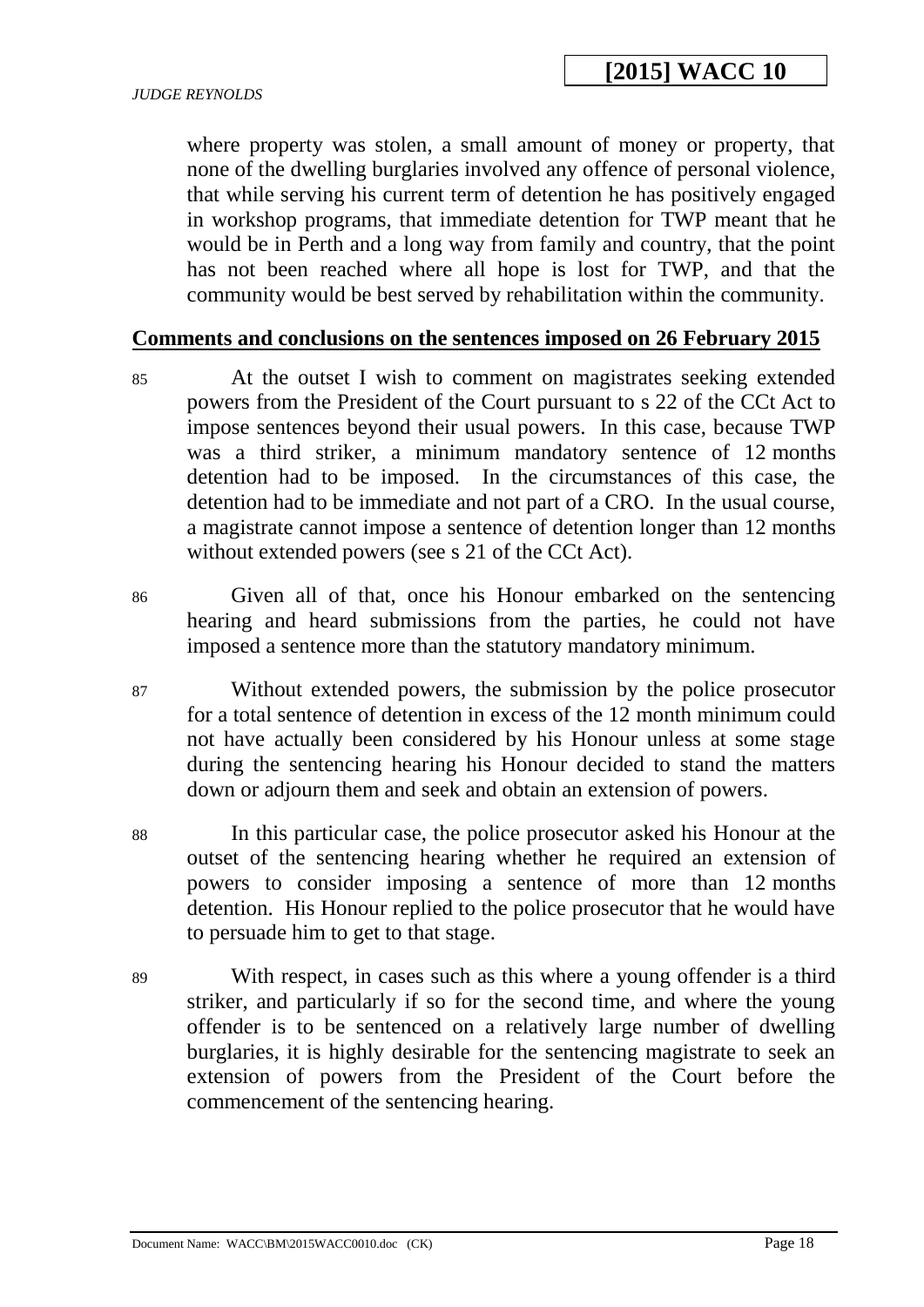#### *JUDGE REYNOLDS*

- 90 Having said all that, I wish to add that obtaining an extension of powers from the President does not necessarily mean that a sentence requiring the extension should or must be made.
- 91 Whether or not the extension is utilised, having an extension in place enables the parties to make or respond to submissions on an unlimited range of sentencing options. It also avoids sentencing hearings from having to be adjourned for an extension to be sought, which can cause a great deal of cost, inconvenience and anxiety for the parties involved and also to family and friends.
- 92 Finally, and importantly, having an extension in place would eliminate the possibility of the magistrate ever actually feeling any pressure to proceed to sentence within the usual sentencing powers for magistrates when the proper sentence would require an extension. It would also eliminate the potential for any perception that the magistrate had acted in that way.
- 93 There is no issue between the parties that immediate detention was the proper sentencing outcome in this case. Because of the operation of the statutory mandatory minimum provisions for dwelling burglaries in the *Criminal Code*, any immediate detention had to be for a fixed term of at least 12months on each charge. The real issue between the parties in this case, is not so much the length of the fixed term on each charge, which of course of itself must be proper, but more so, to what extent, if any, any fixed term should be cumulative upon any other or others.
- 94 Counsel on behalf of the State has submitted that a total term of 12 months detention is manifestly inadequately. Counsel for TWP has submitted that the State has not established that the sentence imposed by his Honour is manifestly inadequate. As I have mentioned earlier, this is an application for a review, which is a hearing de novo and not an appeal. If I am of the view that the sentence imposed by his Honour is within a sound sentencing discretion, then I would not change it.
- 95 In my respectful view, the total term of 12 months immediate detention imposed by his Honour is manifestly inadequate. It falls outside of a sound sentencing discretion.
- 96 In my respectful view, his Honour fell into error because of a number of reasons. He mistakenly thought that TWP came to be sentenced on the basis that he was a third striker for the first time, when in fact he was a third striker for the second time. Anyway, the extremely high number of prior offences for dwelling burglaries over a period of about two years or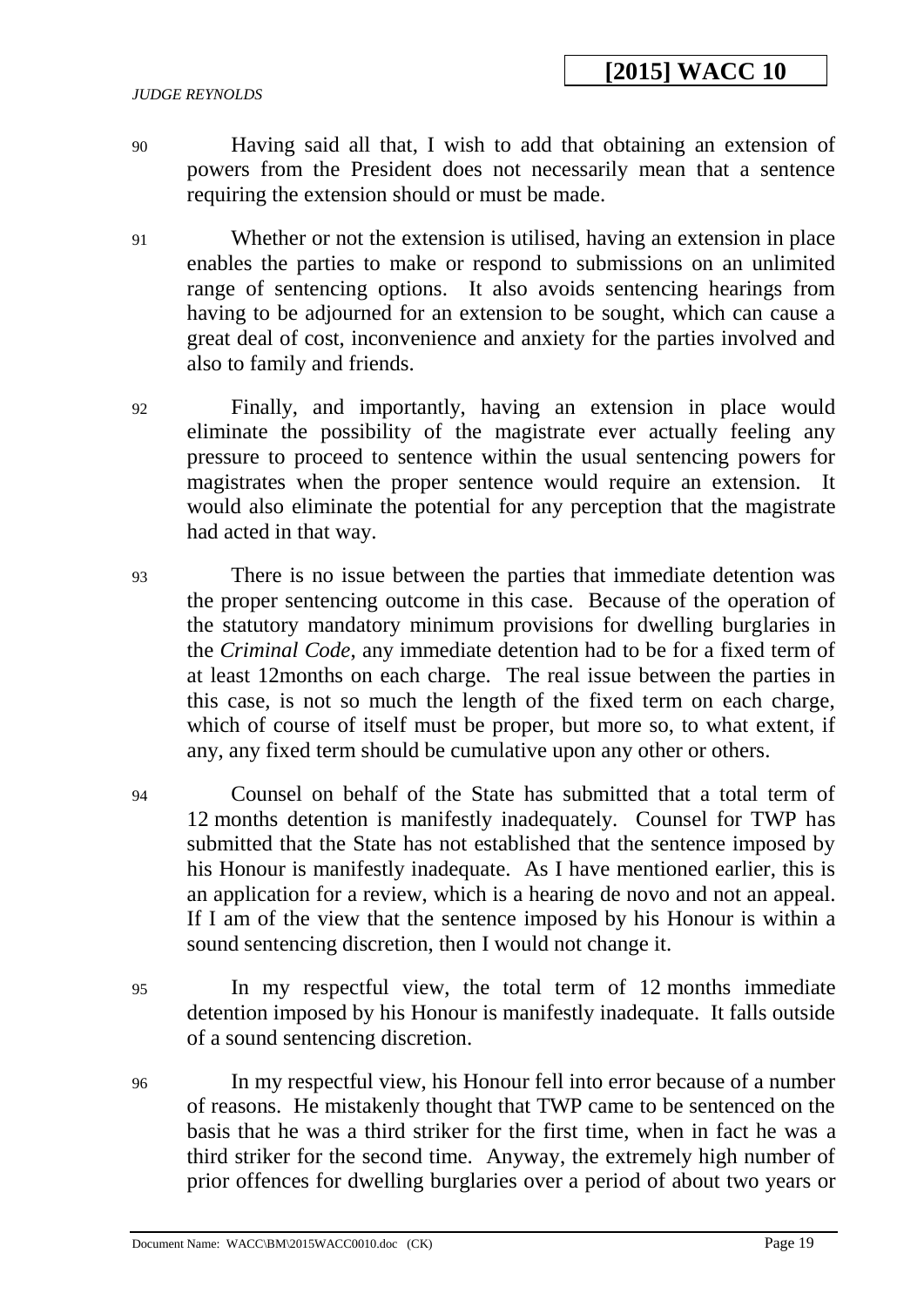so meant that TWP had no mitigation at all by reference to his prior record.

- 97 In my view, his Honour did not give proper weight to both personal deterrence and general deterrence. The 12 months immediate detention imposed by his Honour was not actually going to be the first time that TWP had to serve a lengthy term of detention. He had just served about four and a half months in detention before being released on the SRO on 2 November 2014 before he then committed the first of the 10 new dwelling burglary offences on 1 December 2014. That is a relatively lengthy period of time having regard to a young person's sense of time. Despite that length of time in detention, TWP was back within a month of release into the Broome community on the SRO committing more dwelling burglaries.
- 98 In addition to all of that, in the context of totality, TWP committed 10 dwelling burglaries on six different days over the period of about two weeks commencing only about one month after his release.
- 99 The first six of the 10 dwelling burglary offences were committed in houses in Cable Beach. Those offences each carry the statutory maximum penalty of 18 years imprisonment. While I am mindful and bear in mind that not much property was stolen in the five of those six offences which involved the commission of the offence of stealing in the dwelling, it is nevertheless necessary to bear in mind that in all of those offences the houses were searched for property and the victims were likely left with a sense of distress because someone had intruded the private space of their own home.
- 100 The last four of the 10 dwelling burglary offences were committed in houses in Broome. Those four offences are all aggravated because they were committed in company. They each carry the statutory maximum penalty of 20 years imprisonment. All of those four aggravated dwelling burglaries involved a forced entry, one through a bedroom window, two through the front door and one through the rear door. One of those four offences involved unwrapping Christmas presents to look for something to steal. When that was raised with TWP he demonstrated no empathy or remorse.
- 101 TWP was back committing those 10 new dwelling burglary offences to get money and property to buy cannabis. Over a long period of time before committing those offences, TWP had shown no interest at all in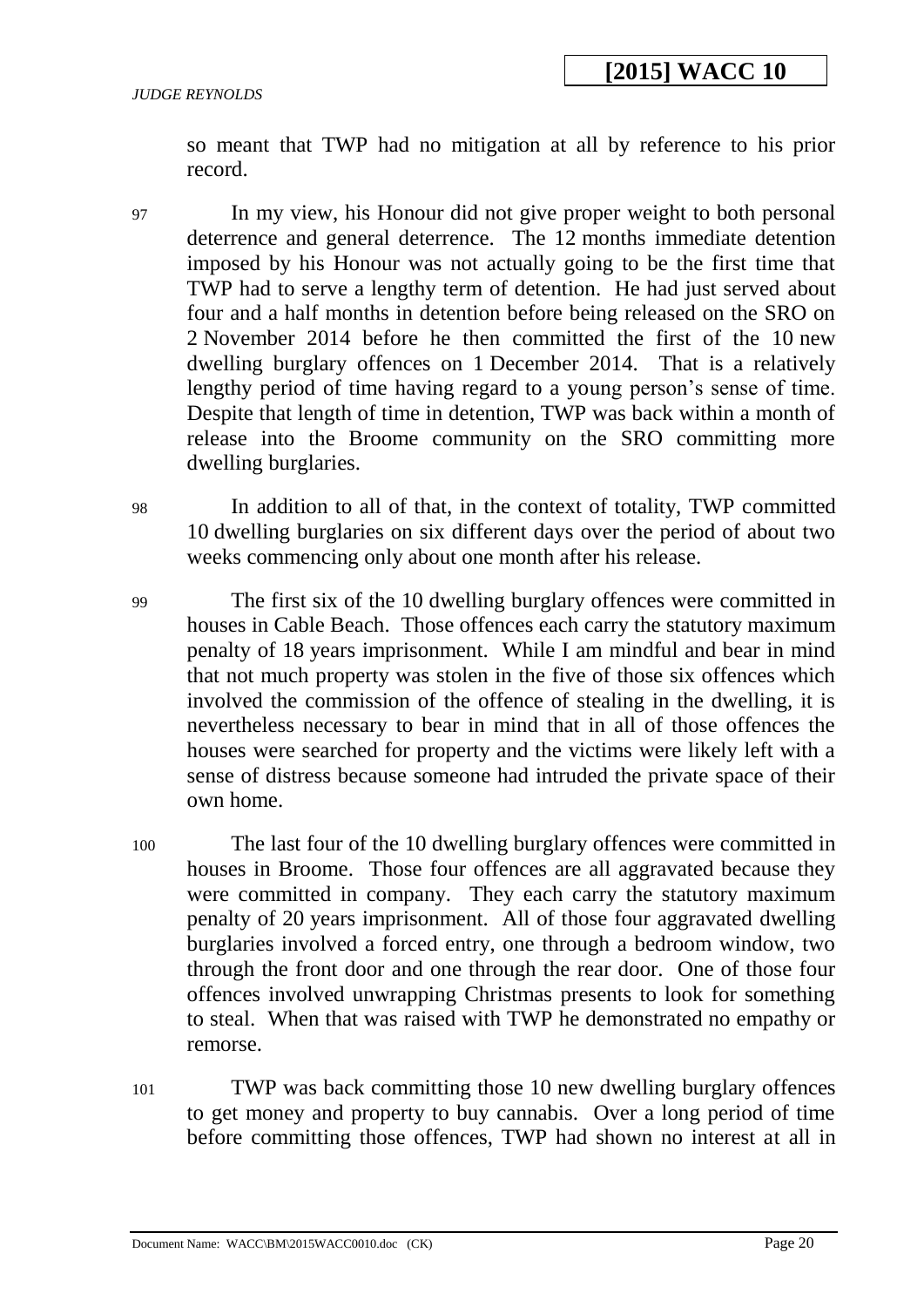addressing his cannabis habit, to in turn, remove the need for him to commit dwelling burglaries to support its use.

- 102 Given all of that, it was necessary to give significant weight to personal deterrence, general deterrence and the protection of the community in the overall consideration of the proper total sentence.
- 103 I wish to make one further point which relates to both personal deterrence and general deterrence. In my view, it is very important for TWP and all young persons to have a clear understanding that if they decide to engage in a spree of dwelling burglaries, then the more dwelling burglaries they commit, the worse their position will likely be when it comes to sentence.
- 104 The community would not be protected if a young person decided to go on a spree of dwelling burglaries with a justified sense that he could keep on committing dwelling burglaries until he got caught and that when it came to be sentenced that he would get no more for a large number than he would get for one, and no matter what the circumstances.
- 105 Clearly when considering the proper sentence on each charge and then the proper total sentence, in addition to everything that I have mentioned, the overall consideration also needs to take into account everything that counsel for TWP has mentioned as set out earlier by me in these reasons.
- 106 His Honour referred to TWP's pleas of guilty. I would give him the maximum discount of 25% for them. TWP was also very co-operative and honest with the police and the Court. His Honour was also rightly very mindful of TWP's young age and the need for his rehabilitation, including in particular him ceasing to abuse cannabis. His Honour was also rightly concerned that time in detention goes slowly for a young person and that that was a factor in fixing the length of time on the sentences of detention and particularly the total sentence. In addition to all of that, and again bearing in mind everything that counsel for TWP has mentioned, I also wish to mention that detention for TWP means that he will be at Banksia Hill Detention Centre in Perth, and so away from his family and country. That is relevant because it makes his time in custody very hard.
- 107 His Honour set the commencement date of 17 February 2015 for the sentences he imposed on 26 February 2015. That was obviously a slip because at the beginning of the sentencing proceedings, his Honour mentioned that the commencement date for any term of immediate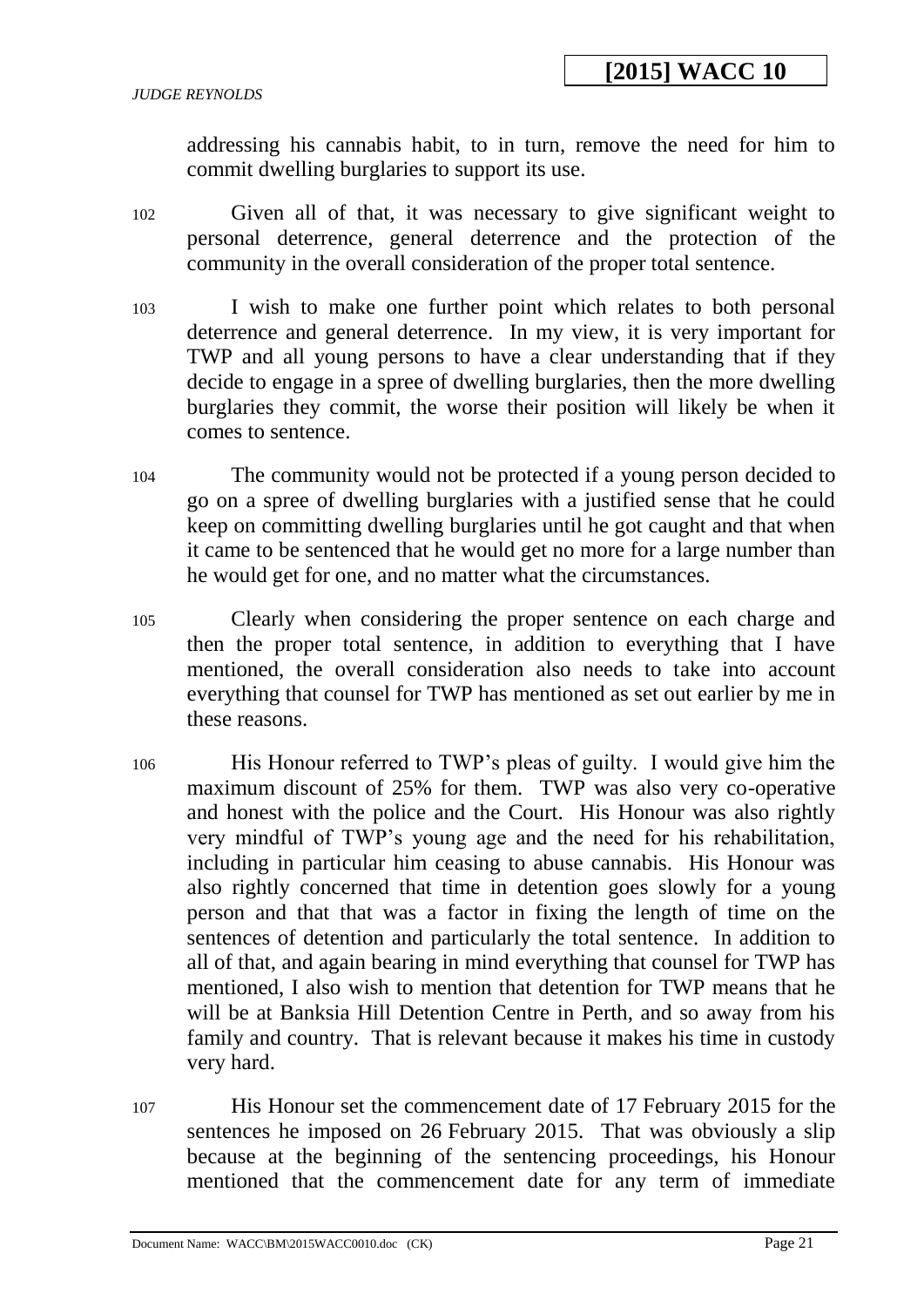detention should be 19 February 2015 because that was the date on which the SRO expired. Perhaps he was thinking of 17 February because the SRRB suspended the SRO on 17 December 2014. Anyway, it is a small point, but given that the sentences imposed on 8 August 2014 expired on and including 19 February 2015, the date of the sentences for the 10 new dwelling burglaries should commence from and including 20 February 2015.

108 For all these reasons, I make the following orders in relation to the sentences imposed on 26 February 2015:

- 1. The sentences of 12 months immediate detention on each of the charges numbered 1 to 6 as set out at the beginning of these reasons, ie the dwelling burglaries committed at Cable Beach, are confirmed, and
- 2. The sentences of 12 months immediate detention on each of the charges numbered 7 to 10 as set out at the beginning of these reasons, ie the aggravated dwelling burglaries committed in Broome, are discharged and substituted by sentences of 14 months immediate detention, and
- 3. The order of his Honour that all of the sentences are to be served concurrently is discharged and substituted by the following orders, and
- 4. All of the sentences referred to in paragraph 1 hereof of 12 months immediate detention are to be served concurrently, and
- 5. All of the substituted sentences referred to in paragraph 2 hereof of 14 months immediate detention are to be served concurrently, and
- 6. The total of the sentences referred in paragraph 5 hereof of 14 months immediate detention is to commence after the expiration of the first four months of the total of the sentences referred to in paragraph 4 hereof of 12 months immediate detention, which results in a total term of immediate detention of 18 months, and
- 7. The total term of immediate detention of 18 months commences on 20 February 2015, and
- 8. TWP is to serve half of the total term of immediate detention of 18 months before being eligible for supervised release.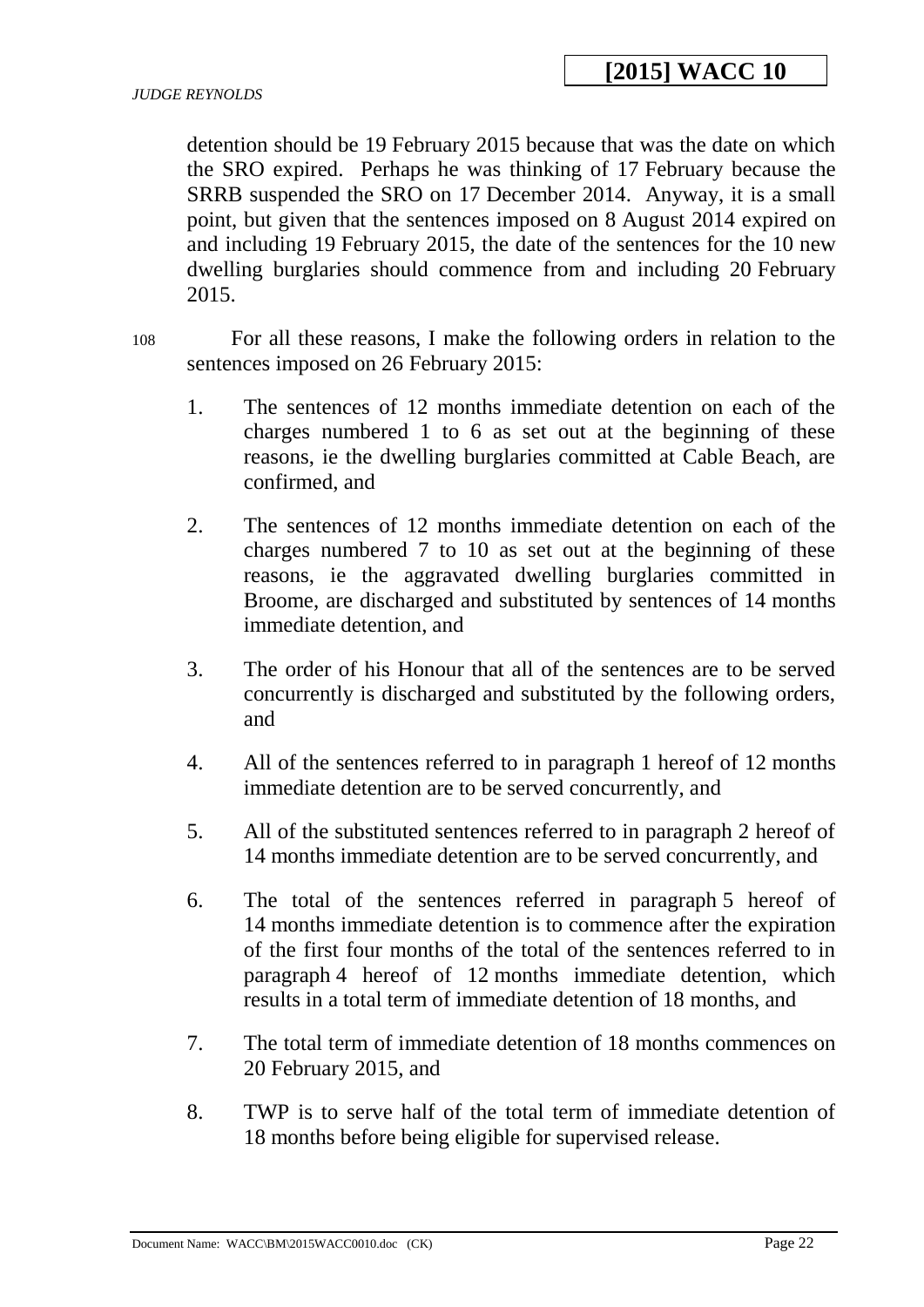## **The review of the sentences imposed on 8 August 2014**

- 109 When TWP was sentenced on 8 August 2014, he should have been sentenced as a third striker on each of the seven new aggravated dwelling burglary offences.
- 110 During the sentencing hearing on 8 August 2014, his Honour asked the police prosecutor if TWP was a third striker. The police prosecutor initially indicated that he was uncertain about that and later indicated that he thought that TWP was not a third striker. Counsel for TWP was not asked and made no comment on the point. On the strength of that, his Honour proceeded to sentence TWP on the basis that he was not a third striker.
- 111 As I have mentioned, the fact that TWP was not properly sentenced as a third striker on 8 August 2014 did not come to light until after a prosecutor in the Office of the Director Prosecutions came to prepare the review for the sentences imposed by his Honour on 26 February 2015. Before then, there was no appeal, no review and no correction of sentence sought in relation to the sentences imposed on 8 August 2014.
- 112 The relevant facts on the seven aggravated dwelling burglaries can be adequately summarised as follows. One offence was committed on each of 5, 9, 16, 17 and 18 June 2014. Two of the offences were committed on 19 June 2014. Four of the offences were committed in Cable Beach and the other three were committed in Broome. The offences included forced entries and rummaging through rooms. None of the offences involved much property being taken. The aggravated dwelling burglary committed on 17 June 2014 in Broome was committed when occupants were inside the dwelling.
- 113 TWP pleaded guilty to all of the charges. He also co-operated with the police and made full admissions. Indeed, in relation to five of the seven offences, he made full admissions when at the time of his admissions he was only a person of interest.
- 114 On review, I discharge the sentences of two months immediate detention on each and every one of the aggravated dwelling burglary offences and substitute them by sentences of 12 months immediate detention. I also order that each and every one of those seven sentences be served concurrently. That results in a total sentence of 12 months immediate detention for the seven offences of aggravated dwelling burglary.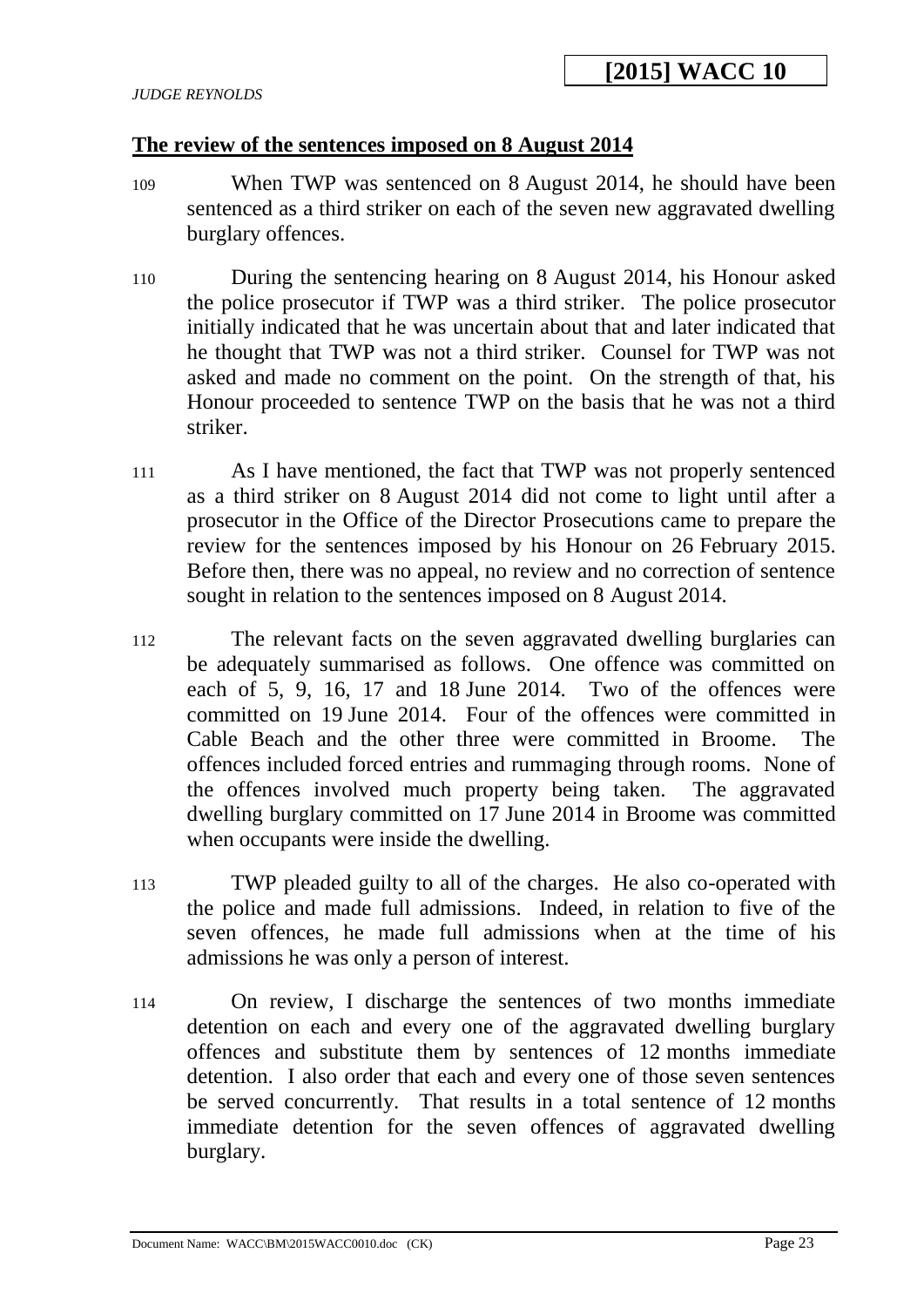- 115 All of the other sentences imposed by his Honour on 8 August 2014 remain as ordered by him.
- 116 The question now, is what do I do with those substituted sentences and the total sentence of 12 months immediate detention. It is submitted on behalf of the State that I should make at least some part of it cumulative to the sentences imposed after the review of the sentences imposed on 26 February 2015. Counsel for TWP has submitted that I should not increase the sentences imposed on 8 August 2014 at all, but that if I did, then no amount of any of the substituted term of immediate detention for the seven aggravated dwelling burglaries should be made cumulative on any of the other sentences.
- 117 Having conducted both reviews, in my view, I am now in the best possible position to properly consider what total sentence should be imposed overall.
- 118 In my view, no amount of each of the substituted terms and the total term of 12 months immediate detention for the seven aggravated dwelling burglaries initially dealt with on 8 August 2014 should be made cumulative to the substituted total sentence of 18 months immediate detention imposed by me on the review of the sentences initially imposed on 26 February 2015.
- 119 I have reached this decision for the following reasons.
- 120 First, that his Honour was misled by the prosecution during the sentencing hearing on 8 August 2014 that TWP was not a third striker.
- 121 Secondly, the exceptionally long delay in the State seeking to do anything about it.
- 122 Thirdly, that by the time the State sought to do something about it, TWP had already served the total of the full term of the sentences imposed on 8 August 2014.
- 123 Fourthly, that the community is now adequately protected by the substituted total sentence of 18 months immediate detention imposed by me in relation to the 10 most recent offences of dwelling burglary.
- 124 Fifthly, in my view, any further cumulative period of time would breach the second limb of the totality principle given all of the factual circumstances of all of the offences and of TWP and when applying the